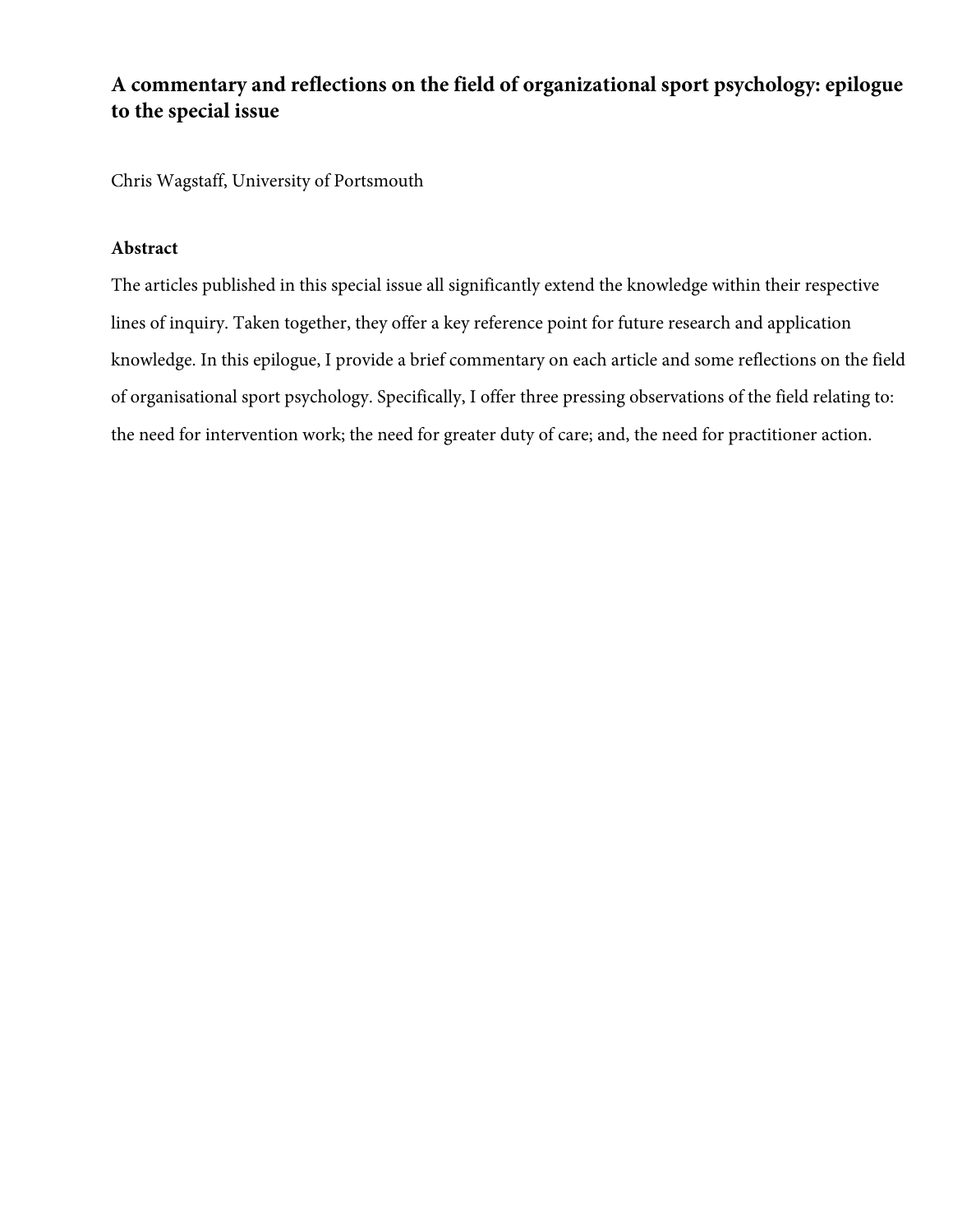It has been a decade since David Fletcher and I concluded our review of the then nascent research on organizational psychology in elite sport by stating:

> Those governing and managing elite sport have a duty of care to protect and support the mental wellbeing of its employees and members. In addition to these statutory requirements, National Sport Organizations also have an ethical obligation to create performance environments which facilitate individual and group flourishing… It appears that the 'global sporting arms race' has had both positive and negative consequences for those operating in elite sport. A convergence of evidence points to the organisational environment as having the potential to significantly impact on individuals' wellbeing and performance. It also indicates that the climate and culture in elite sport requires careful and informed management in order to optimise individuals' experiences and organisational flourishing. However, the body of knowledge is still in its early stages and restricted. (Fletcher & Wagstaff, 2009, pp. 432–433)

In the intervening years since these sentiments were expressed, there have been considerable developments. Indeed, the knowledge in this domain has matured markedly from its early foundations in organizational stress to incorporate the study of a diverse range of phenomena from a variety of epistemological, ontological, and methodological perspectives (cf. Wagstaff, 2017). But what impact has this work had? Despite the research developments, a cursory glance at global sport media over just the last two years will provide a newsreel of bad press for sport organizations and a "rogue's gallery" of those leading them. To draw on just a few of the more high-profile, there has been the fallout of the Larry Nasser sexual abuse of female gymnasts,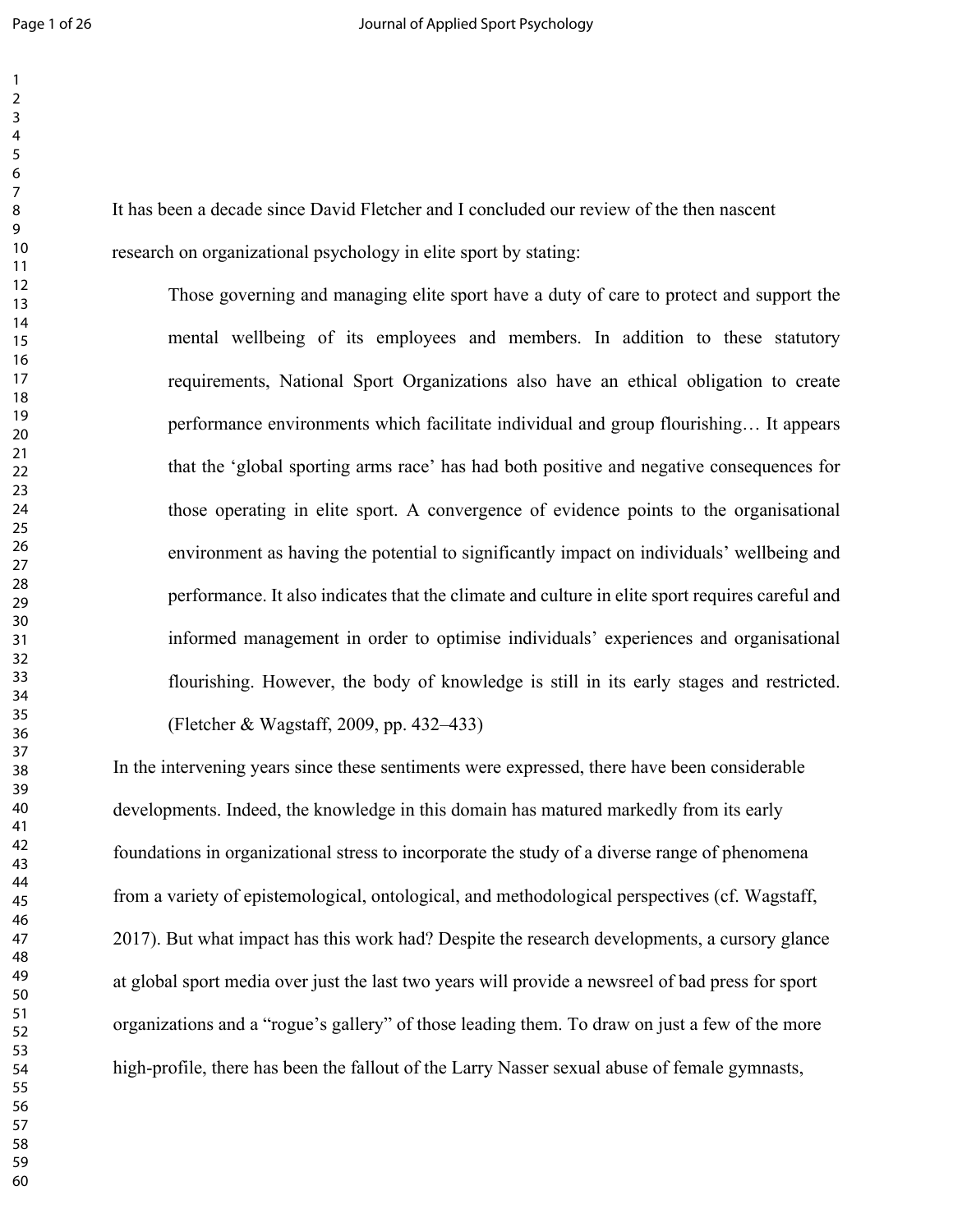numerous allegations of bullying, racial, gender, and sexual abuse in Olympic sport, the statesponsored doping program in Russia, the ball-tampering fiasco in Australian cricket, and many reports of sport organizations having a "toxic culture".

In reflecting, 10-years hence on the conclusions of Fletcher and Wagstaff (2009), these scenarios collectively point to a failure of sport organizations in their: 1) *duty of care to protect and support the mental wellbeing of its employees and members*, and 2) *ethical obligation to create performance environments which facilitate individual and group flourishing*. Moreover, there has been plenty of anecdotal evidence of *the organisational environment as having the potential to significantly impact on individuals' wellbeing and performance* and *that the climate and culture in elite sport requires careful and informed management in order to optimise individuals' experiences and organisational flourishing*. But, in returning to the final observation from the quotation from Fletcher and Wagstaff, is *the body of knowledge … still in its early stages and restricted*? I would argue that it is not. Much has been done to extend knowledge on the demands that athletes, coaches, support staff face in their day-to-day work in elite sport environments. We have even seen work emerge that has examined and attempted to improve organizational functioning in such environments. Yet, clearly not enough of this work has been translated into changes at the coalface in elite sport. This might be because of the nature of elite sport organizations, which are complex, turbulent, and volatile social systems (see Wagstaff, 2017) in which individuals have an often chaotic and precarious existence (Gilmore, Wagstaff, & Smith, 2018). The failure to prevent organizational dereliction of duty of care may also reflect poor regulation of organizations and their leaders who ruthlessly pursue "winning at all costs". The failure might be a consequence of either low impact or poorly translated research being conducted in the domain of organizational sport psychology over the past decade. Alternatively,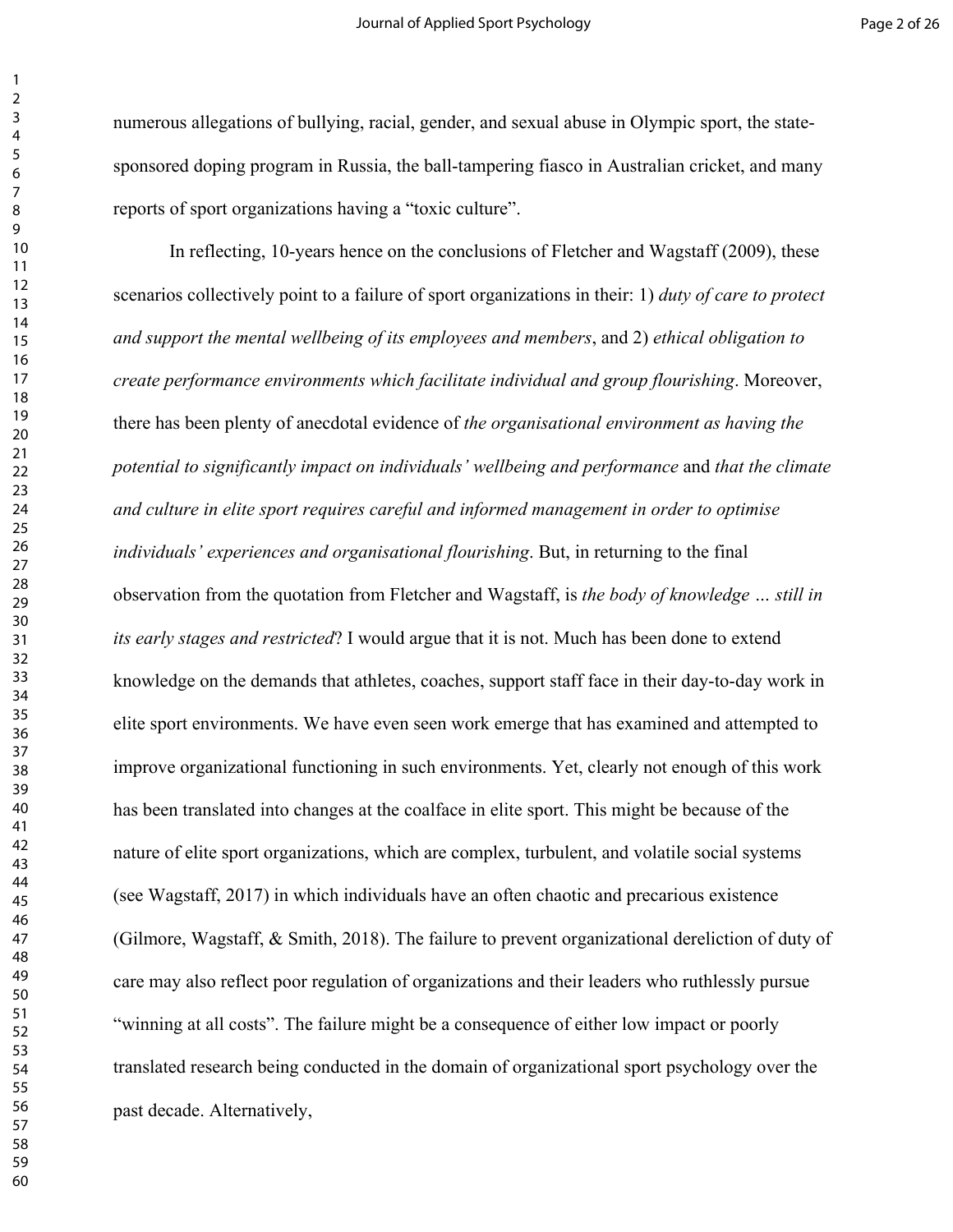the issue might be due to a void of competence and service support expertise to facilitate flourishing sport environments that enable thriving, and the development of organizational resilience in sport. My suspicion is that the answer lies, in part, with all these explanations; the cause is both systematic, cultural, and a reflection of the state of research and practice. The success and survival of sport organizations is predicated on performance outcomes. Often, this performance is prioritized over duty of care, culture, tradition, legacy planning, ethics, and welfare. It is abundantly clear that sport organizations must better protect their charges and undertake regular systematic monitoring of cultural and climatic environments within sport. Yet, researchers must do more to translate their knowledge, undertaking more ambitious intervention research, using cohort and longitudinal research designs, process evaluation, the sampling of multiple social groups (e.g., athletes, coaches, support staff) concurrently, and developing more effective knowledge transfer partnerships with sport organizations. Finally, practitioners must develop competencies in organizational service delivery and move out of their comfort zone. I continue to believe, as I did in 2009, that our profession will flounder if we remain pigeonholed as mental skills coaches, regardless of the positive move to better incorporate counselling skills within our service repertoire (Sly, Mellalieu, & Wagstaff, in press). We have so much more to offer, but to fulfil this potential we must diversify and enhance competencies to work with new people, in new ways, within sport organizations. I recommend sport psychologists to break free of the shackles of the science and medicine team, and after developing the requisite expertise, offer their services across the organizational hierarchy. For instance, the development of – to name a few – leadership and coaching behavior expertise, value-driven norm identification and promotion, wise emotion regulation strategy selection, prosocial deviance and citizenship behavior, stress management and self-care, socialization processes refinement and provision, and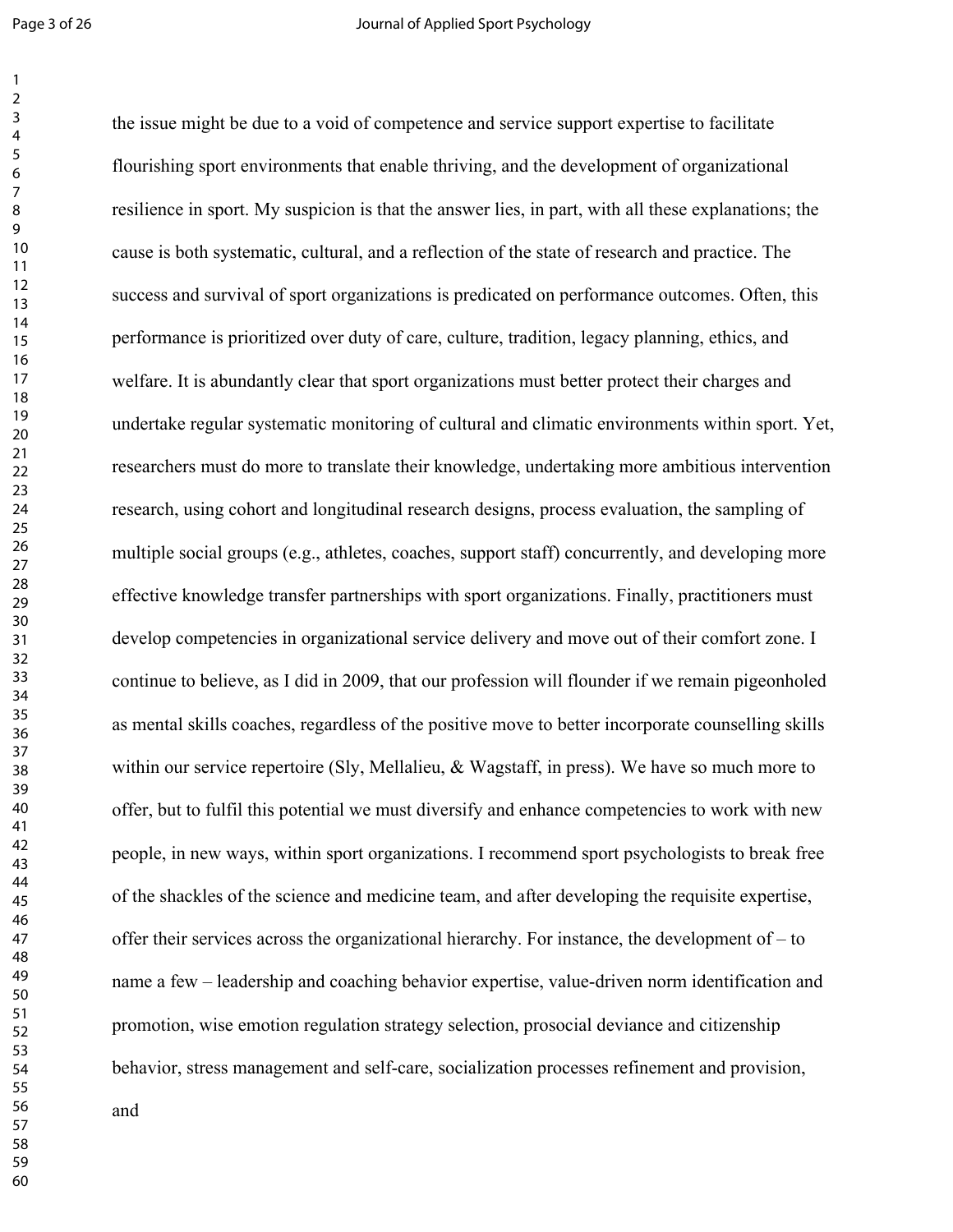cultural and climatic awareness and monitoring, are all areas of service provision sport psychologists might develop, and importantly, offer to *all* individuals in the organization. If sustained success and wellbeing are dependent on the functioning of a complex network of relationships, utilization of expertise, and optimization of cultural and climatic factors, and not individual or collective talent, we must look beyond interventions with athletes. We must dispel the myth of individualism (see Wagstaff, 2017).

The articles published in this special issue all significantly extend the knowledge within their respective lines of inquiry. Taken together, they offer a key reference point for future research and application knowledge. In the next section, I provide a brief commentary on each article and some reflections on the field.

Given the growing scientization and medicalization of elite sport environments and the recent observation of the largely deleterious impact of managerial turnover-related organizational change on support staff (see Wagstaff, Gilmore, & Thelwell, 2015; 2016), it is surprising that more studies have not been dedicated to the working experiences of science and medicine support and management staff. Arnold et al.'s (this issue) examination of the "team behind the team's" stressors therefore offers a valuable contribution to knowledge regarding the experiences and needs of this social group. Surely it is time to educate undergraduate students and neophyte practitioners of the realities of the profession they seek to join? Why do professional societies and regulatory bodies (PSRBs) in sport science and medicine not systematically provide education and support regarding professional burnout and turnover, lifestyle advice, professional development, and precarious employment and unemployment advice. Thankfully, work is emerging to support sport science and medicine educators and trainers in this endeavor. For instance, Hings and colleagues recently observed professional development challenges for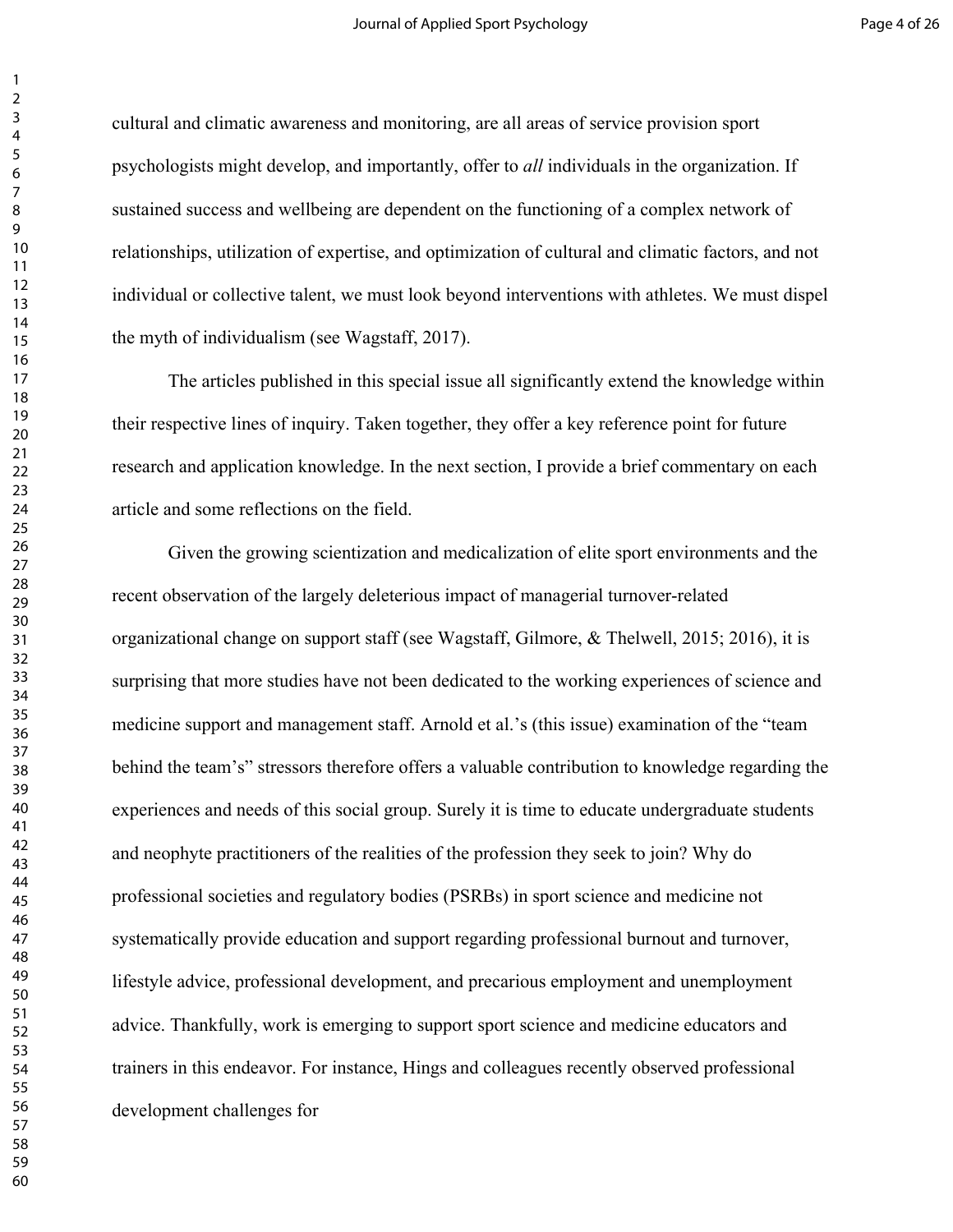#### Page 5 of 26 **Decision 20 Inches** Journal of Applied Sport Psychology

practitioners (Hings, Wagstaff, Anderson, Gilmore, & Thelwell, 2018a; Hings, Wagstaff, Thelwell, Gilmore, & Anderson, 2018b), and examined the emotional education-trainingpractice gap in the professional formation of sport psychologists, and provided guidance for individuals at each career stage (Hings, Wagstaff, Anderson, Gilmore, & Thelwell, in press).

In Arnold et al.'s study, I particularly liked the reporting of example outcomes within the results, which also extended previous qualitative organizational stressor studies and better reflect the transactional conceptual foundation of this work. The very large sample in Arnold et al.'s study, including both science and medicine and performance management staff from a diverse range of sports, was also a real strength of their study. That so many of these participants reported relationship and interpersonal issues with colleagues and coaches highlights the importance of sport psychologists working with these social groups. I felt other notable stressor themes for reflection in this sample were contractual issues, organizational processes, organizational culture, and travel and accommodation. While the last of these is common among other social groups in sport organizations (e.g., athletes, coaches), the others are reported less frequently and indicate that "supporting support staff", as well as management staff, might require some differentiation from the support of athletes. Regardless of the nuanced stressors for each social group in sport organizations, I believe cultural and climatic interventions are likely to be of benefit to all social groups.

Arnold et al.'s data contribute to the growing evidence that working as a member of support staff in elite sport is precarious (see Gilmore et al., 2018). Indeed, these individuals are typically poorly remunerated in comparison to managerial or playing staff, work undesirable hours, spending substantial time away from home, and are often at the mercy of questionable employment practices (see Waddington, Rodderick, & Naik, 2001; Wagstaff et al., 2015). In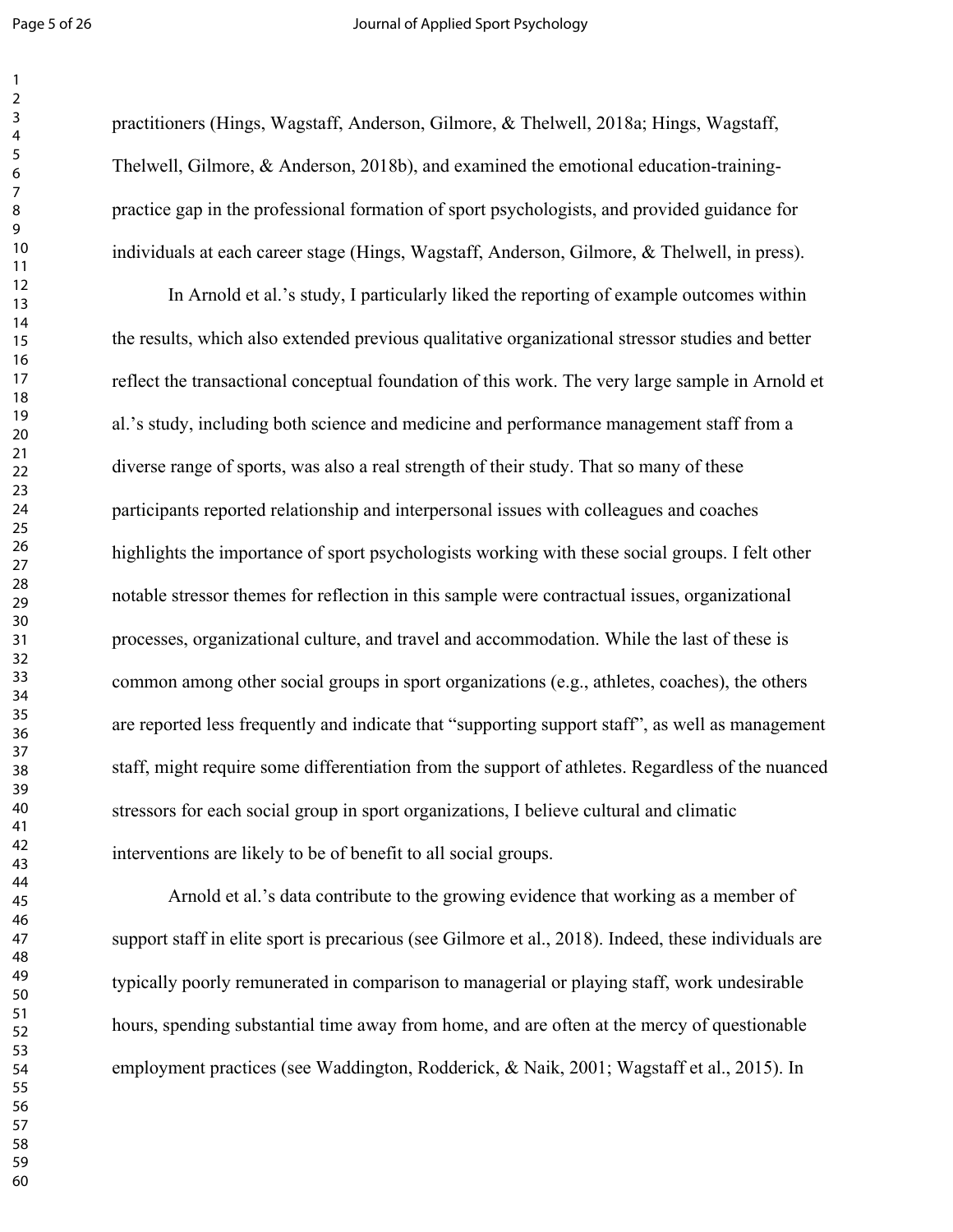view of such precarity and demands, sport organizations often rely on the appeal of working in elite sport to recruit and retain support staff. I have also noted – with very different implications – that both sport organizations and support staff are typically acutely aware that there is exists a conveyor belt of qualified professionals eager to work in elite sport environments. Consequently, while Arnold et al.'s study provides further valuable evidence of the importance of supporting "the team behind the team", these professionals currently have limited job security and formal professional support. Such factors do little to support an individual's professional quality of work life and employers and PSRBs must do more to prepare and support these individuals. Arnold et al.'s study points to sport psychologists as being one conduit for such support and education, yet to do so, sport psychologists must reconsider their service provision and clientele. Clearly, support and management staff would benefit from organizational stressor support from sport psychologists, but I would question the extent to which they are prepared or able to provide this support in their traditional roles within support teams, where they are typically charged with providing mental skills training and mental health first aid. Arnold et al. provide some recommendations for sport psychologists to better assist medicine and science and management staff in elite sport with the job insecurity demands they encounter (e.g., proactive coping strategies, enhancing perceptions of control and self-efficacy, reducing role conflict, and strengthening organizational communication).

Tamminen, Sabiston and Crocker (this issue) commendably integrated theoretical perspectives of support, appraisals, and performance satisfaction in their study. In doing so, they go some way to answering repeated calls for the examination of the stress process components together, rather than in isolation (see Arnold, Wagstaff, Steadman, & Pratt, 2016). I also really enjoyed the inclusion of appraisal as a variable in this study. Appraisal is a notoriously difficult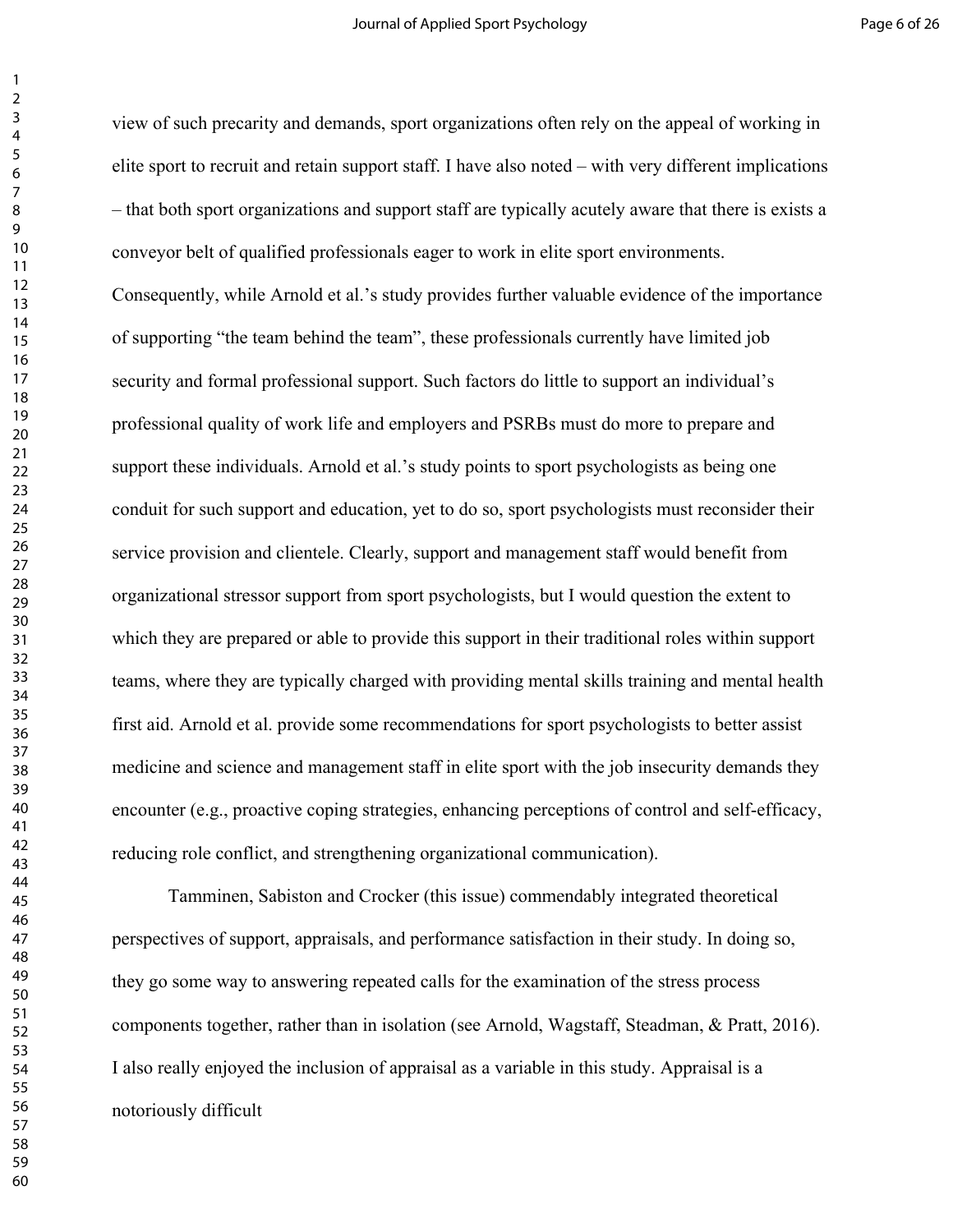#### Page 7 of 26 **Decision 20 Applied Sport Psychology**

variable to capture meaningfully, and sport stress researchers have been able to bypass this given the opportunities for mining other aspects of the stress process (e.g., stressors). That appraisal research has such a low presence in sport stress research both saddens and disappoints me given the pivotal role of appraisal in the transactional theory. Tamminen and colleagues also have noteworthy elements of novelty in their study regarding the use of organizational stressors as

"background variable". That is, the results of this study advance organizational stress theory by modelling stressors as something other than an independent variable. Moreover, by testing organizational stressors as a moderator variable, Tamminen et al.'s work speaks nicely to one of the central tenets of the transactional theory regarding the ongoing, iterative, process nature of stress. The authors' inclusion of performance satisfaction as an outcome variable was also commendable, given performance outcomes have generally been elided within the extant organizational stressor research. It was interesting that Tamminen et al.'s data did not support an indirect effect of esteem support on athletes' perceptions of performance via secondary appraisal when organizational stressors were included as a moderator. Yet, such findings do support the "background" role of organizational stressors and I would be excited to see future examination of other performance indicators. Nevertheless, in a warning to the reader, due to their greater frequency than competitive and personal stressors (cf. Hanton, Fletcher,  $\&$ Coughlan, 2005), we should not confuse the conceptually-sound positioning of organizational stressors as

"background variables" with a secondary status regarding their relational meaning for individuals. While some organizational stressors might appear to tick along in the background, athletes typically appraise these demands as threatening or harmful with few resources to resolve or address them (e.g., Hanton, Wagstaff, & Fletcher, 2012).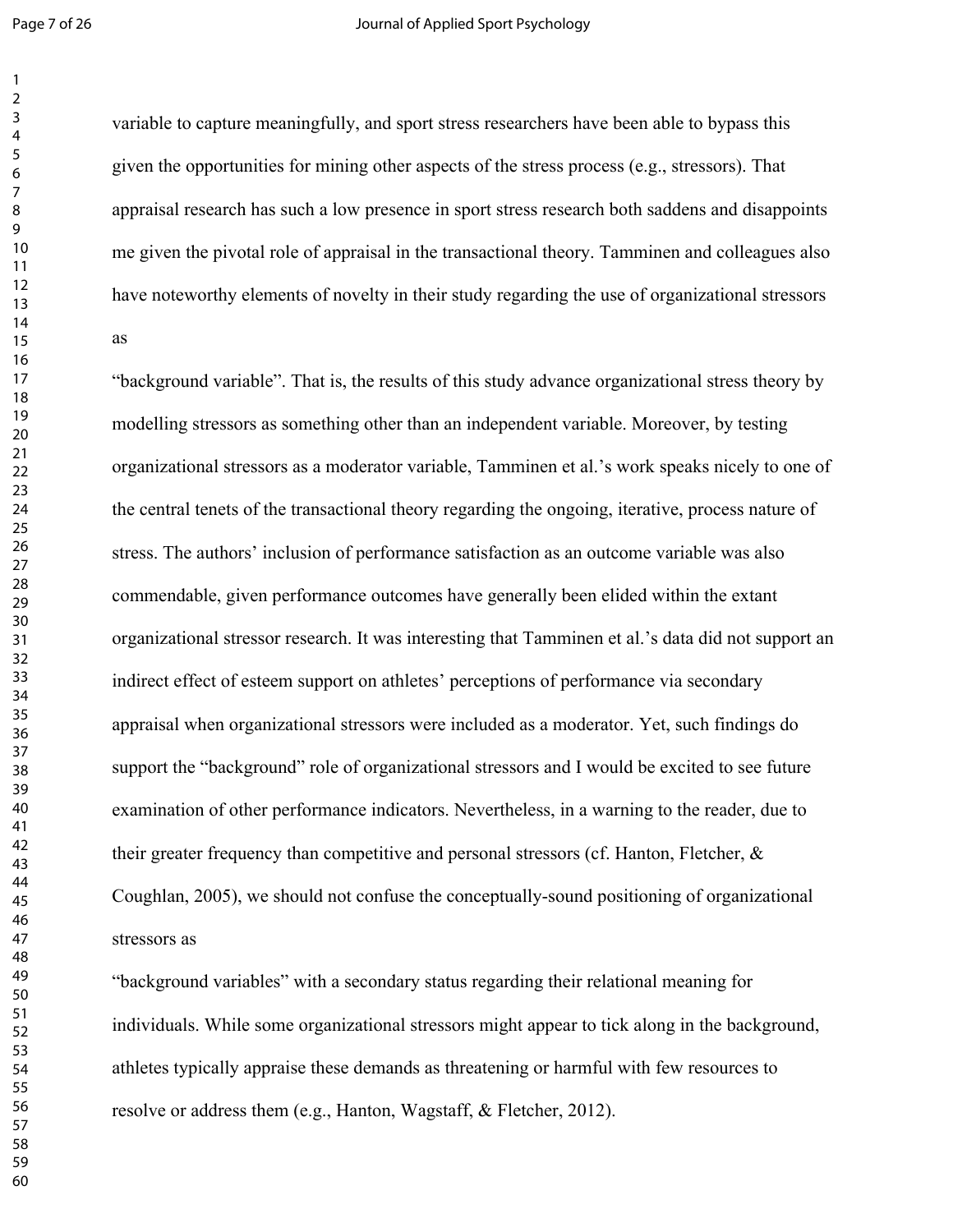Given the complexity of the stress process, with the many possible mediator and moderator variables, one might expect only a weak-moderate direct effect of organizational stressor frequency on performance outcomes. Therefore, while the use of performance satisfaction offered a useful proxy for the cross-sectional data in Tamminen et al.'s study, it would be interesting to examine a similar model using objective performance over time. That is, researchers should examine the stressor-performance(-wellbeing) relationship using longitudinal designs to build on this positive step forward in including performance satisfaction. Another finding of interest and for further exploration relates to Tamminen et al.'s observation that more frequent team and culture stressors strengthened the relationship between athletes' perceived support and their appraisals of resources to cope with competitive demands. Consequently, researchers might consider examining the relationships between team and culture stressors and other team-level variables and processes (e.g., cliques, conflict resolution, cohesion, collaboration, decision-making).

Within organizational sport psychology, the area of stress and well-being has received more research attention than any other dimension and researchers have been slow to diversify. Yet, as the domain of organizational stress has matured, there has been substantial conceptual and methodological refinement, with taxonomic stressor identification and wider demographic examination (e.g., Arnold et al., this issue; see also, Arnold, Fletcher, & Daniels, 2016) leading to measurement development, and more diverse methodological designs and advanced modelling of moderator and mediator variables (e.g., Tamminen et al., this issue; see also Larner, Wagstaff, Corbett, & Thelwell, 2018). In a report to the UK Health and Safety Executive, Cox (1993) argued that the priority in workplace stress research can no longer be more studies on risk groups and risk factors: rather, researchers should address the design, implementation, and evaluation of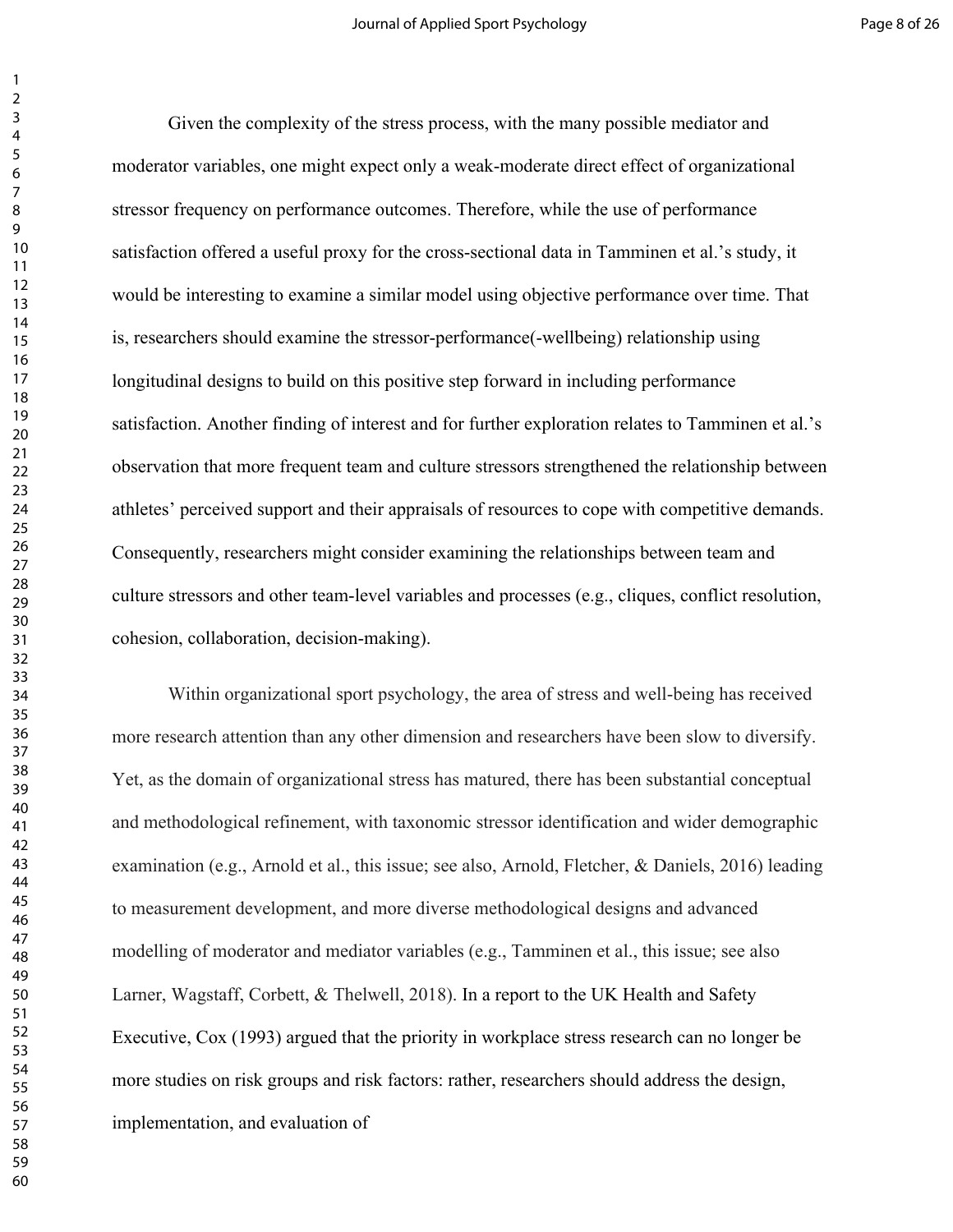interventions. I am unsure that we have reached that same stage of saturation that Cox noted regarding the risk groups and risk factors in sport organizations, but we certainly need to dedicate research attention to interventions. Indeed, I believe the most pressing issue in organizational stress and wellbeing research in sport is the dearth of knowledge on what effective and efficacious organizational interventions "look like". While this need might move researchers to instinctively focus on "what works" in stress intervention research, the *why* and *how* of these interventions also requires attention. Too little intervention work is published in the sport psychology domain as a whole, and too little of that work provides tacit information for applied practitioners or academics. Hence, and as clearly communicated Randall, Nielsen and Houdmont (this issue), a focus on intervention outcomes alone elides much valuable information and arguably limits the opportunity for transferability of a given intervention. Hence, in order to optimize intervention effects, promote knowledge transference and learning for adaptation to other contexts, there is a need to know how organizational interventions work (i.e., what are the working mechanisms of a particular intervention) as well as why it worked (i.e., what were the drivers of change; cf. Nielsen, Taris, & Cox, 2010). In light of these observations, I was very encouraged to receive two submissions relating to the use of process evaluation for stress interventions. Given the similarity of these submissions only one was accepted for publication in the special issue, an outcome that gave me cause for empathy with the author whose work did not make it into this issue.

Randall, Nielsen and Houdmont's article contains several key messages for stress and wellbeing researchers as well as those seeking to provide organizational-level interventions in general. Indeed, I see no reason why the important messages from Randall et al.'s article could not be relevant for those providing non-stress related organizational intervention in sport.

Among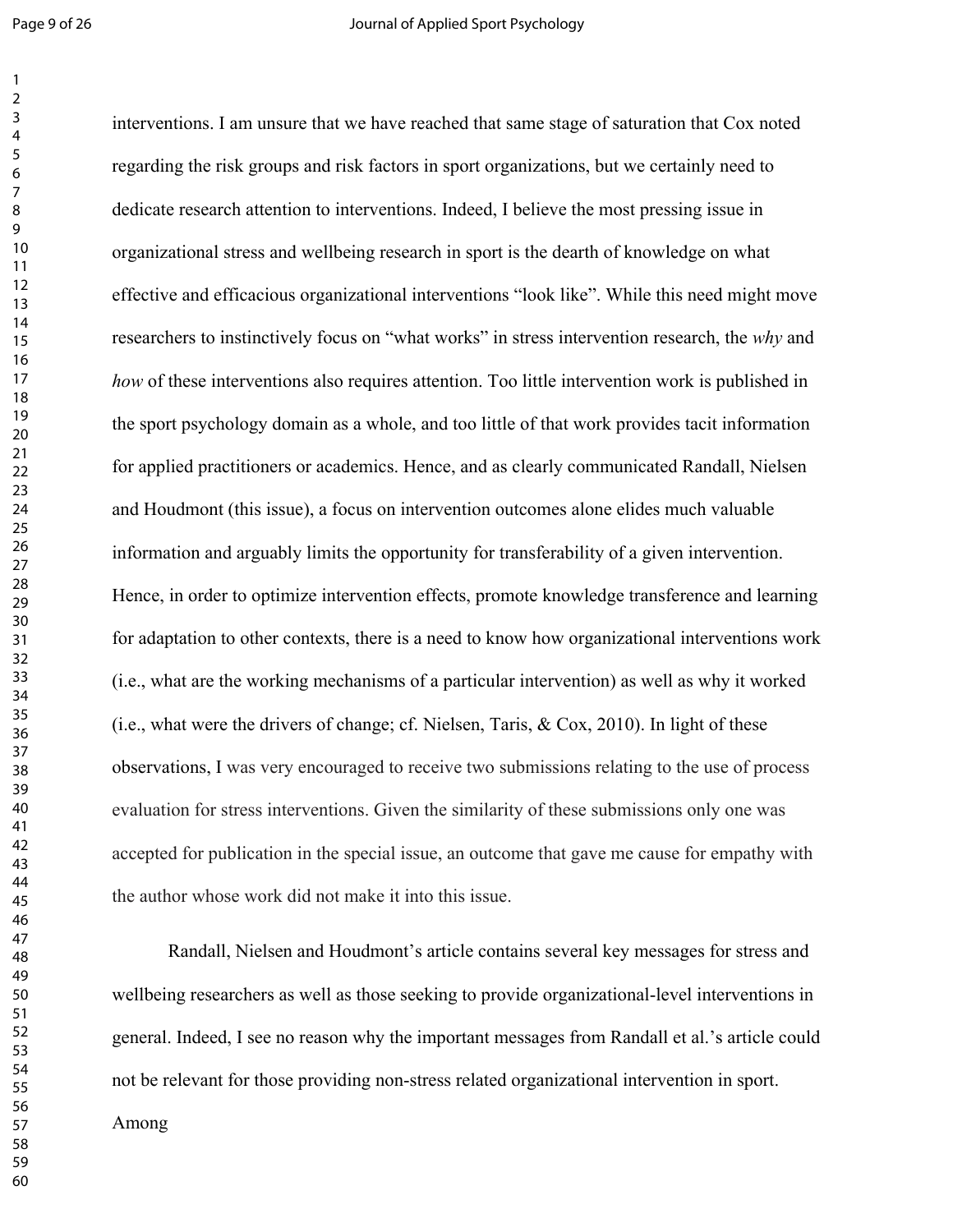the messages that resonated with me from Randall et al.'s article were the challenges of intervention delivery in organizational settings and the influence of these practicalities for the completion of primary stress management interventions (i.e., those that target the reduction of stressors in the environment) and use of randomized control trials involving large numbers of participants. Additionally, readers should heed Randall et al.'s advice not to assume all participants are equally likely to experience an average intervention effect. As such, those undertaking organizational interventions might compare outcomes for those indicating that they felt equipped and motivated to get the best out of the intervention and whether those who reported experiencing challenges prior to the intervention report the greatest improvements after its delivery. Randall et al. also provide valuable resources in the form of example interview questions and questionnaire items that might be used as part of a primary stress intervention process evaluation and will undoubtedly help researchers to identify implementation failures (problems with intervention design and delivery) and contextual events that influence intervention outcomes.

To offer a word on the state of stress-based interventions in sport organizations. Randall et al. observe that the majority of extant intervention research reflects secondary stress management interventions, focused on the development of psychological resources (see Didymus & Fletcher, 2017; Rumbold, Fletcher, & Daniels, 2012). As research indicates that organizational stressors are prevalent and pervasive (Arnold, Wagstaff, Steadman, & Pratt, 2017), and commonly appraised as threatening or harmful and largely uncontrollable (see Hanton et al., 2012), it might be that some organizational stressors in sport are not readily amenable to primary intervention; that some organizational stressors might be unavoidable (cf. Fletcher, Hanton, & Mellalieu, 2006). Nevertheless, researchers must be bolder in developing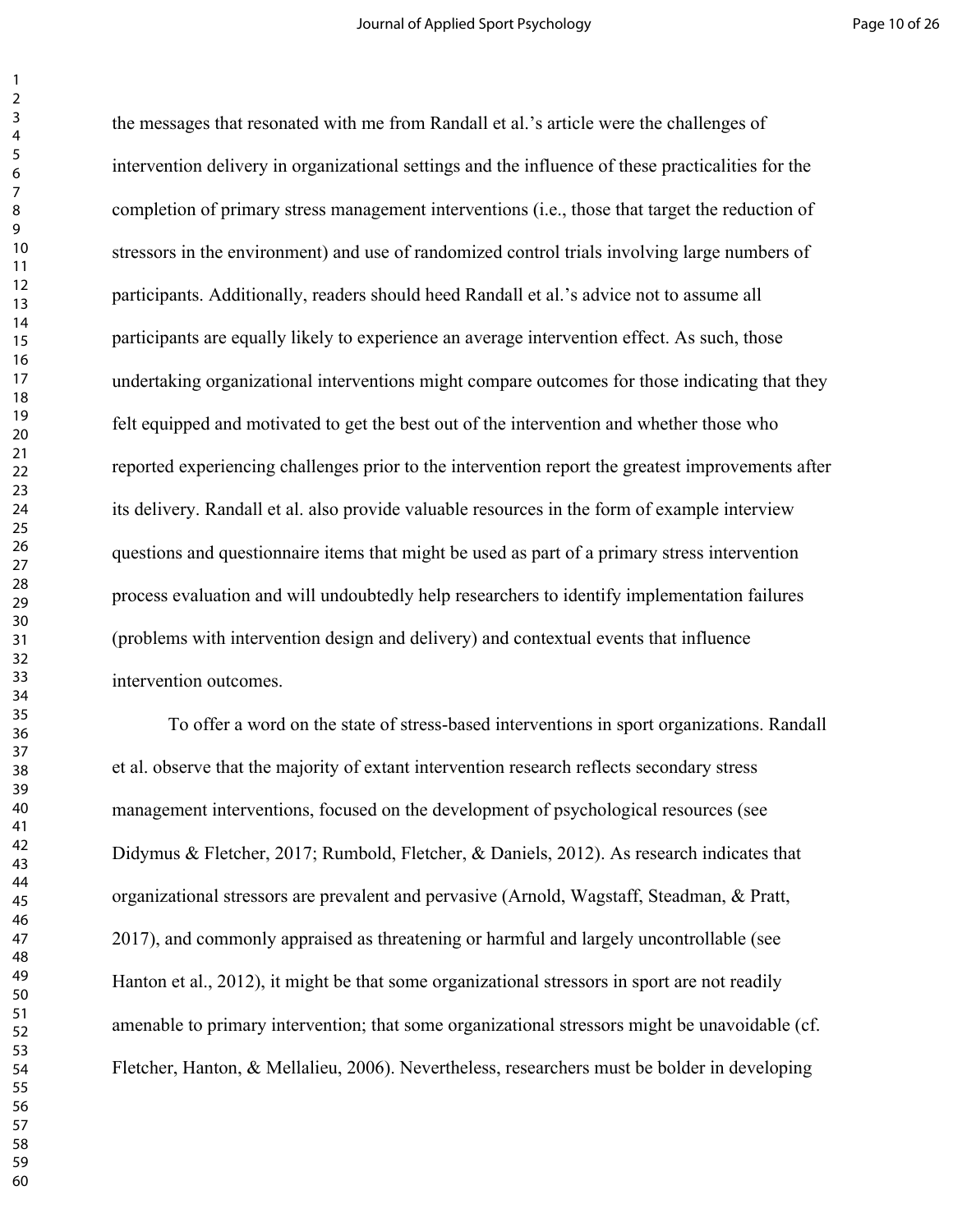#### Page 11 of 26 **Decision 20 Inc.** Journal of Applied Sport Psychology

primary interventions that reduce the frequency, duration, and intensity of amenable organizational stressors through cultural and climatic change. Given the complexity of organizational culture change in sport (see Wagstaff & Burton-Wylie, 2018), sport psychologists might reflect on the opportunities to provide "nudge" organizational interventions (see Thaler  $\&$ Sunstein, 2008). Such interventions should be considered part of a sport organization's duty of care to those operating within its sphere of influence, and reflect the needs of managers, coaches, support staff and athletes.

We move from Randall et al.'s call for the use of process evaluation to Slater and Barker's development of an efficacy evaluation of a longitudinal leadership intervention to develop social identity. Slater and Barker's combination of longitudinal intervention work, timely application of social identity leadership, and sampling of an under-studied and under-supported sample of disabled athletes, offers several novel and valuable contributions to the field. I have observed with interest the fast emergence of social identity and social identity leadership research in sport over recent years. By intertwining strands of social support, group dynamics, organizational psychology and leadership theory, this line of research has much to contribute to organizational sport psychology. Moreover, it is encouraging that there are several prominent research groups around the world working in this space, which I am sure will accelerate conceptual and applied knowledge development; indeed, given the speed at which research on social identity in sport has blossomed, I expect this work to continue to be a growth area in the coming years.

Slater and Barker's operationalization of social identity leadership development translated the phases of Haslam, Eggins, and Reynolds' (2003) actualizing social and personal identity resources (ASPIRe) model into three workshops. The rationale for this approach was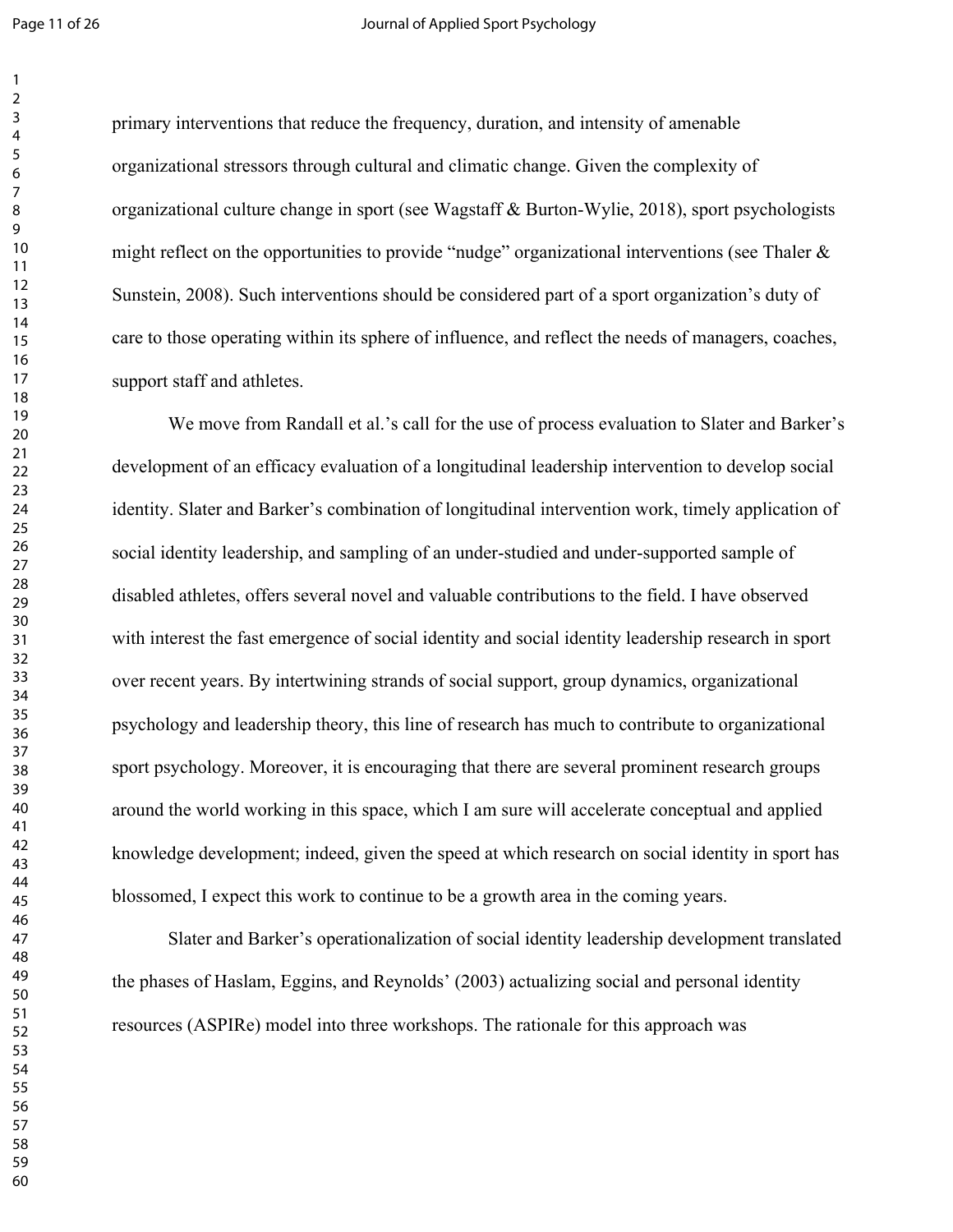based on promising findings from non-sport organizational psychology research examining the use of the ASPIRe model with hospital staff (O'Brien et al., 2004) and teachers (Reynolds, Subašić, Lee, & Tindall, 2014). While the use of models developed outside of sport have much potential value for knowledge transference into organizational sport psychology, practitioners might be best served by context-sensitive conceptualization, instrumentation, and application. Researchers seeking to build on Slater and Barker's promising work might seek to provide intervention content directly to participants, collect social validation from all end-users of intervention content, and include within intervention work additional social groups within the sport organization. In doing so, researchers might obtain evidence of the efficacy of the ASPIRe-based intervention work not just from leaders but also from other members of their organization. This more inclusive approach is particularly important given the main delineation of social identity leadership from other leadership theories (e.g., transformational leadership) being the inclusion of the cognitions and actions of both leaders and followers, and not only those of the leader in isolation.

In their systematic review of performance management literature across elite sport and other performance domains (e.g., business, performing arts, military, medical, and emergency services), Molan, Kelly, Arnold and Matthews provide a landmark reference for scholars examining this concept. Moreover, their observation of the similarities and differences between elite sport and other performance domains have several important implications. First, the different strategic and individual-level performance management processes and commonalities in operational level stimulated me to reflect on *why* these commonalities are present and whether better knowledge transference between these performance domains would benefit. Clearly, the authors highlight signaling theory as potentially useful for understanding how sport performance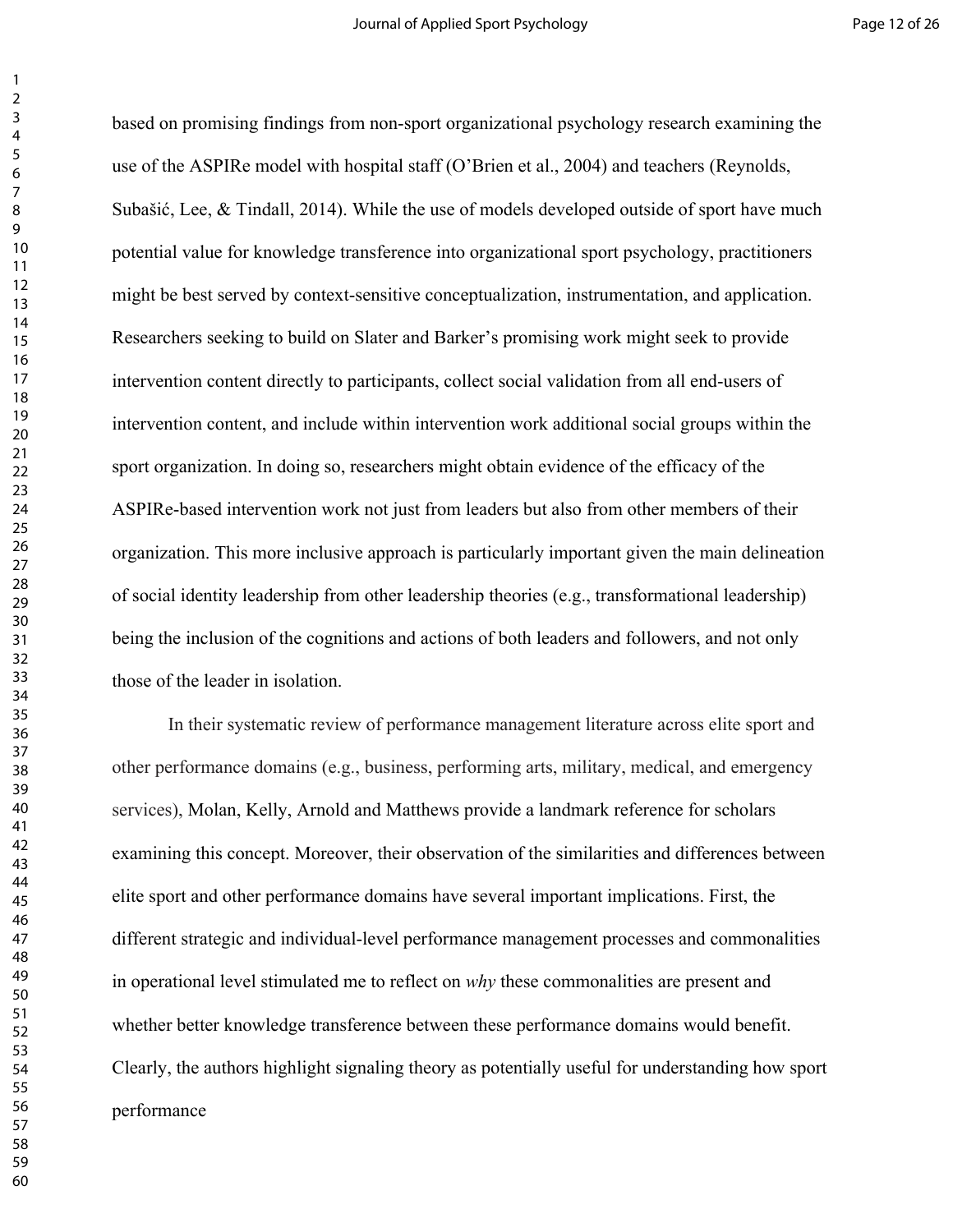#### Page 13 of 26 **Journal of Applied Sport Psychology**

directors' vision can be translated into meaningful practices and communicated to promote positive staff and organizational outcomes. Indeed, I can see how observable strategic actions within elite sport (e.g., explicit communication of values and organizational objectives, development of strategic plans, publication of aligned policies) are likely to be interpreted as signals which, in turn, might influence the perceptions and behaviors of stakeholders (e.g., staff, clubs, funding agencies).

Molan et al. interpreted the extant literature to indicate that the professional development of coaches, support staff, and management in elite sport organizations is predominantly informal or on-the-job learning. Such findings mirror organizational stressor themes reported by Arnold et al. in their "team behind the team" article also in this issue. Taken together, both studies provide a strong message that professional development and support for those in coaching, management and support staff roles needs greater attention within sport. I would agree with Molan et al. that there are potential benefits of a multilevel approach to performance management by considering the components of performance management at individual, operational, and strategic levels and their interaction with contextual variables (e.g., leadership, organizational culture). I look forward to more performance management work in elite sport, and I believe much of this will continue to offer valuable "crossover" knowledge for non-sport organizations. For instance, other performance domains might be interested to understand elite sport approaches to: at the individual level, the management of star performers and global celebrities, or those who have high value and lengthy non-performance-based contracts; at the strategic level, the use of negotiation, authenticity, and dark triad behaviors, and; at the operational level, the use of regular performance debriefs, feedback, and planning.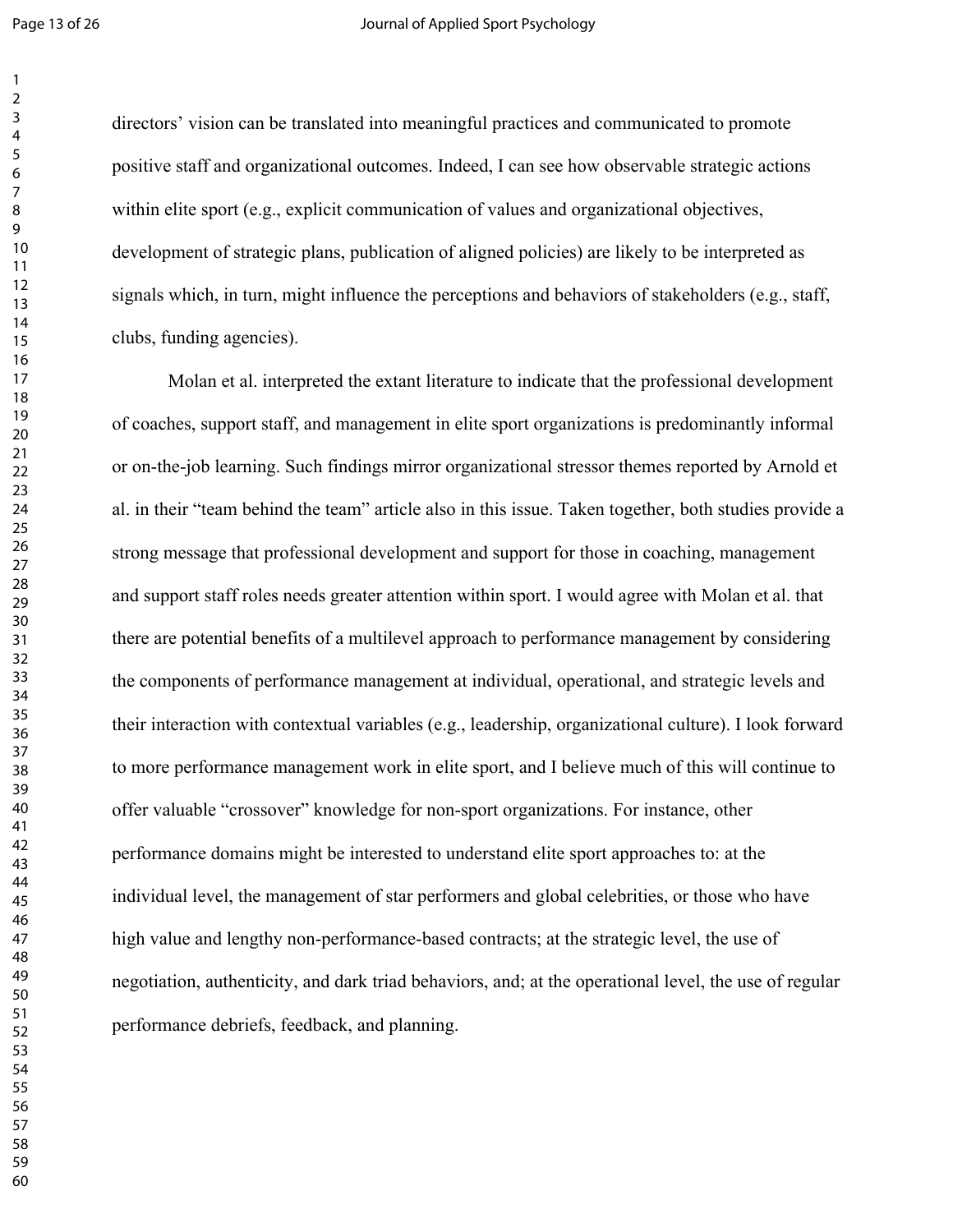From performance management, we turn to Gledhill and Harwood's research note on female football talent development environments in the United Kingdom. It was pleasing to note that Gledhill and Harwood's findings provided indirect support for organizational stressor taxonomies. That is, the most positive perceptions players reported were of long-term development focus and support networks, but the least positive perceptions were of communication and understanding the athlete. It follows that athletes' (and other social agent's) perceptions of their environment will likely be a source of strain or support. Thus, this work offers another important illustration of the central role of one's environment for long-term athlete development, while highlighting those factors rated with the most and least positive perceptions for female footballers.

Gledhill and Harwood's study provides support for the opportunities allied with talent development environment study and design from a holistic ecological approach (HEA; cf. Larsen, Alfermann, Henriksen, & Christensen, 2013). Such approaches reject the traditional focus on individual athletes (i.e., a myth of individualism) and shift the focus from talent detection to talent development, with specific attention devoted to the environments in which expertise develops. A central component of the holistic ecological approach is the role and function of organizational culture (see Henriksen, 2015), on which research and applied attention has recently grown (see Wagstaff & Burton-Wylie, 2018). Nevertheless, some notable exceptions aside (see Henricksen, 2015), I remain surprised by the predominance of cross-sectional research on talent development environments and I would encourage researchers within this domain to undertake cohort studies, or where this is epistemologically incompatible, longitudinal case studies and ethnographic work. Moreover, researchers must undertake more talent development environment intervention work which retains the central role of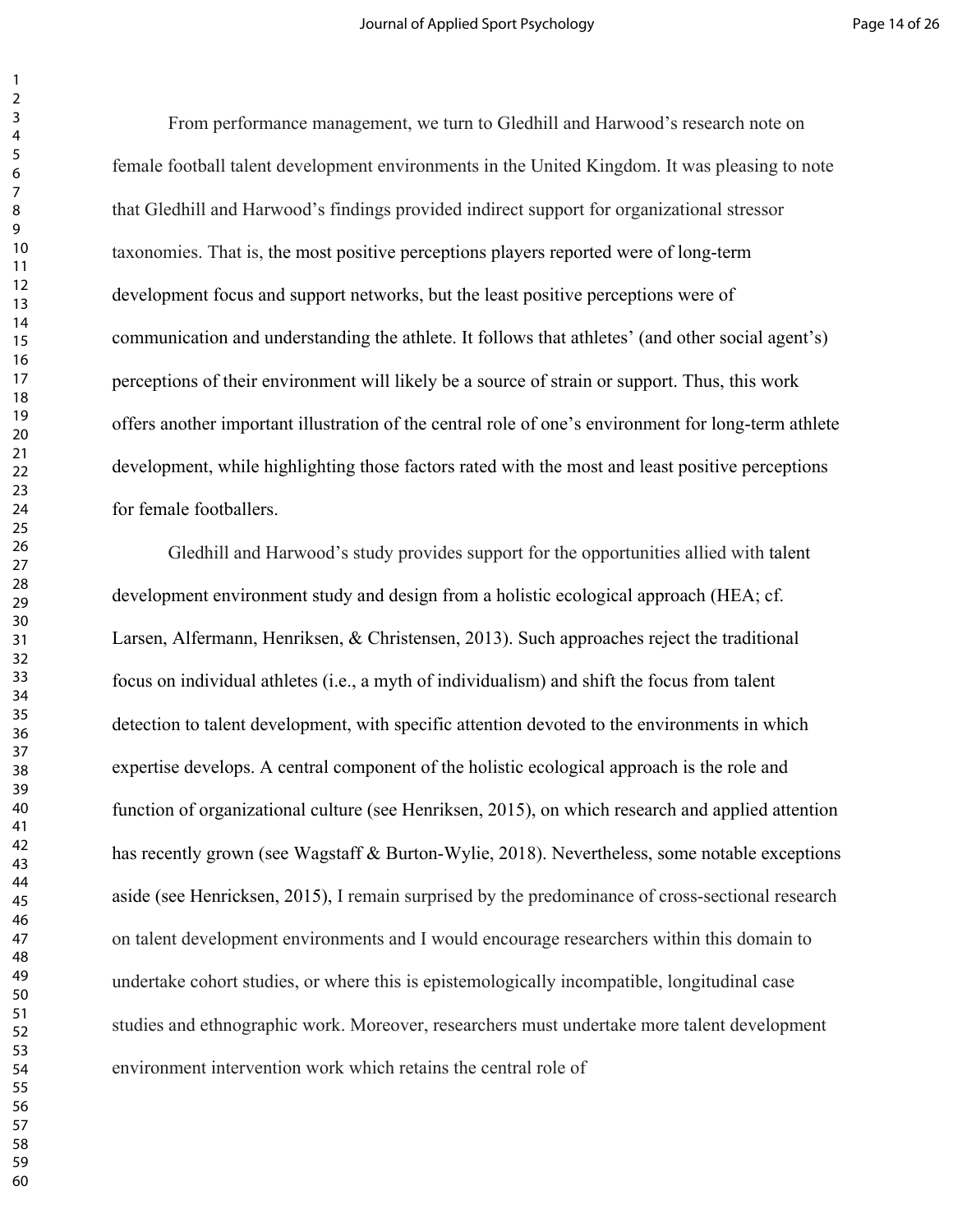#### Page 15 of 26 **Journal of Applied Sport Psychology**

organizational culture, while being cognizant of broader organizational sport psychology trends relevant to environments (e.g., organizational change and climate).

The focus of Martin and Eys's case study on selection for an elite performance team offers a novel opportunity for knowledge sharing for those interested in organizational sport psychology. While direct transference of the case study to sport selection should be cautioned, the common goal of getting the right people into one's organization – in the right roles – is pivotal for any high performance organization. As Martin and Eys note in their article, member selection is an opportunity to acquire human capital, whereby organizations seek candidates with characteristics that best suit their needs (e.g., knowledge, skills, abilities). Nevertheless, selection process clarity, timing and length are consistently observed in athlete organizational stressor taxonomies and regularly provide the fuel for explosive social media and punditry debate. In my applied practice I have witnessed elite sport organizations rely too heavily on a myth of individualism (see Wagstaff, 2017) by prioritising athletic prowess (but not performance *per se*), status, brand, and market value over work ethic, leadership, and organizational citizenship. Recruitment, selection, and socialization processes in elite sport are never objective and are often problematic and contentious. All-too-often these processes are secretive, poorly communicated and elide valuable psychosocial information. Moreover, in order to protect power, ego, and their job, leaders rarely publicly admit mistakes or errors in their processes and there is clearly much scope to improve such processes. As such, Martin and Eys' case study provides a timely and novel insight into the selection process in a highly-specialized military performance team. Of particular interest to me was the importance of an individual's "fit" within the performance team, and the power of peers to veto prospective recruits when collective agreement on that individual's non-selection was achieved. Whether elements of this approach to recruitment could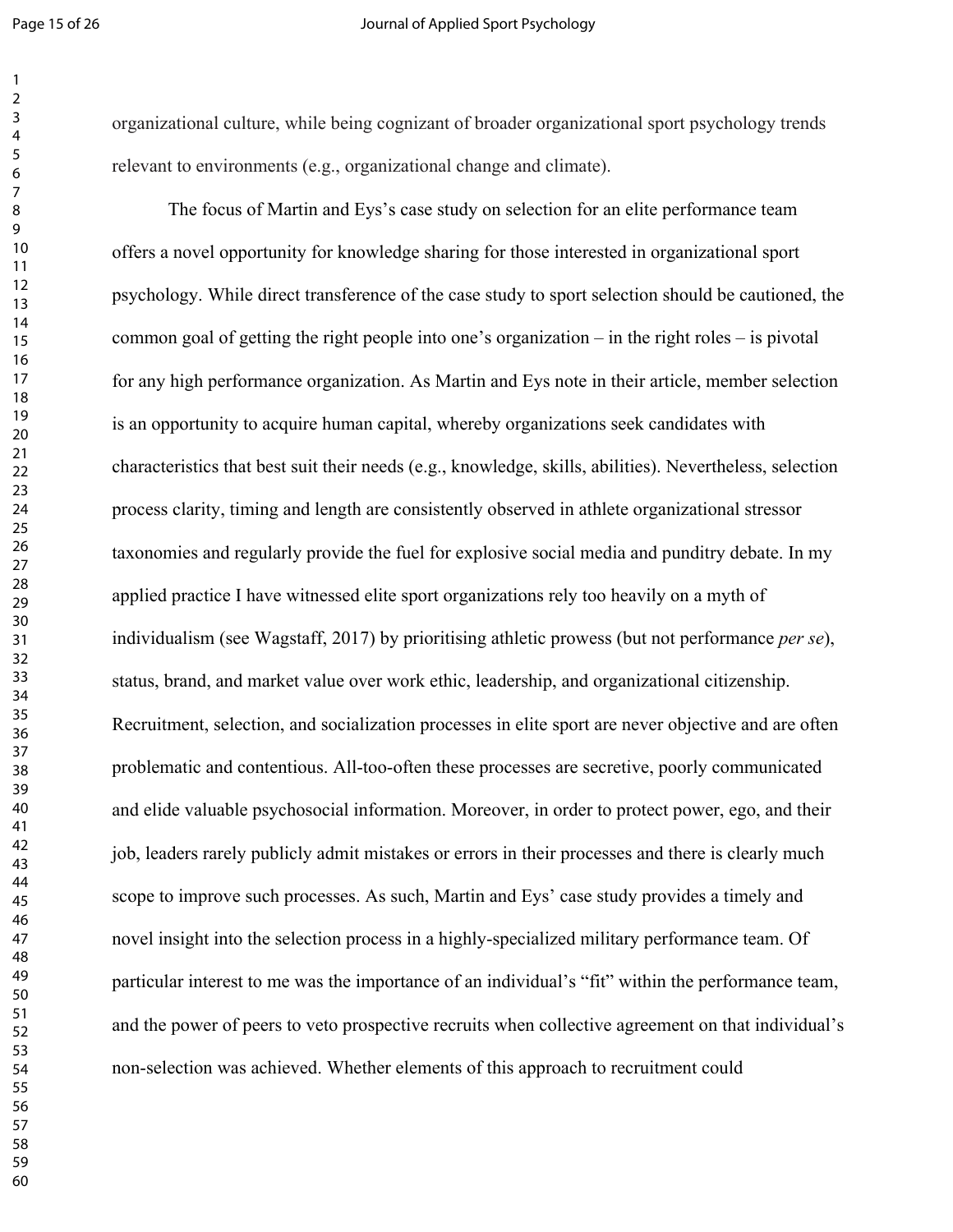translate to sport remain to be seen. Other findings that I found particularly resonant from the military squadron were the selection process transparency, collegiality to prospective recruits and early integration and socialization, mentoring for new recruits, and the thread of cultural importance throughout the selection and socialization processes. Taking the last of these, one key opportunity for sport organization learning was the stylization of selection and socialization processes to retain cultural traditions, engage symbolism, and promote sensemaking. That is, the "Snowbirds" used the selection process to: (a) facilitate the identification of ideal members; (b) provide those potential candidates with a clear understanding of the normative expectations and culture, and; (c) immediately begin candidate integration, all with a specific orientation toward their organization. Many sport organizations would benefit by incorporating similar values into their recruitment. This incorporation might facilitate alignment of intentions and expectations between the various subgroups within an organization (e.g., administrators, coaches, and athletes; cf. Martin, Eys, & Spink, 2017), and enable greater transparency and collaboration in the recruitment, selection, and socialization of future team members. Nevertheless, such involvement should not place additional demands on senior athletes and should not infringe on their substantive role as an athlete.

In taking these findings and reflecting on the broader organizational sport psychology literature that has referred to selection (e.g., Hodge, Henry, & Smith, 2014; Martin, Evans, & Spink, 2016), I would argue that sport organizations must: (a) recruit athletes who fit within their organizational culture and will positively contribute to the team climate; (b) be transparent during recruitment and establish congruency with incoming member role expectations; (c) undertake and adequately communicate to all parties unambiguous and timely selection decisions; (d) provide deselected individuals with authentic, achievable and constructive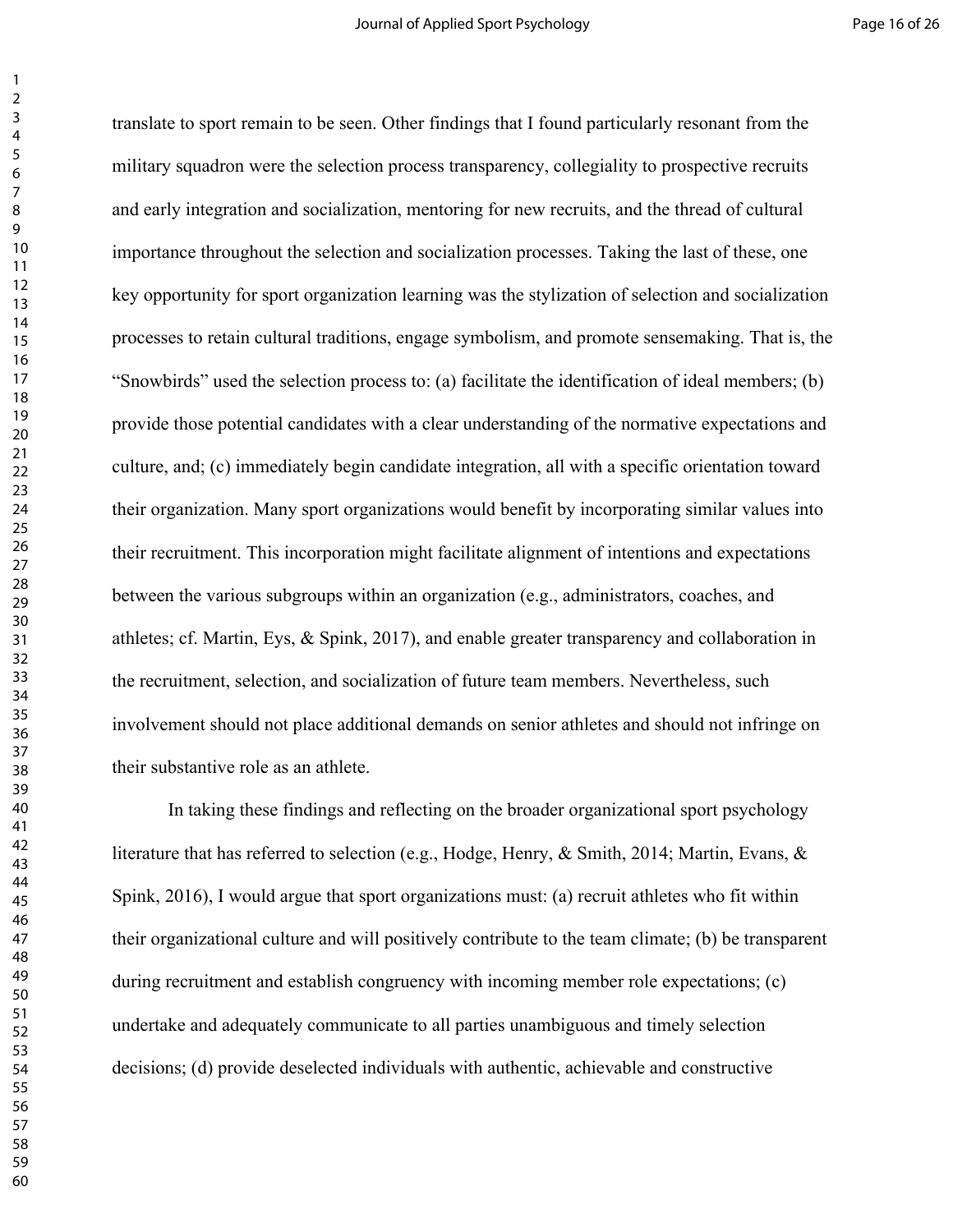feedback; and (e) revisit performance feedback through individual performance management discussions or promote closure via exit interviews on departure from a program.

In drawing together my reflections on this special issue and the field of organizational sport psychology, I offer three pressing observations of the field relating to the need for: intervention work; greater duty of care; and, practitioner action.

**The need for intervention work.** Researchers are urged to undertake intervention research within organizational sport psychology. This is pivotal to fully communicate the role of psychosocial and environmental factors in the promotion of individual, team and organizational performance and wellbeing. There remains a dearth of intervention research in organizational sport psychology. This scarcity is perhaps an artefact of the domain's relative youthful status in comparison to more established lines of inquiry within sport psychology; yet, now the conceptual foundations have been lain, researchers must construct impactful intervention knowledge across all silos of organizational sport psychology.

When conducting intervention studies, researchers should not only evaluate what works, but how and why. Process evaluation offers a framework for such evaluations and can offer a valuable foil for measures of intervention effectiveness. Additionally, much of the work on organizational sport psychology is published on the assumption that organizational environments can be easily-controlled and suitable control groups easily found for intervention comparison. Yet, given the volatile and precarious nature of elite sport, organizational change and personnel turnover are common (see Wagstaff et al., 2015). Additionally, in Olympic sport countries often share centralized resources, such as facilities and employees, thus blurring organizational boundaries and isolating intervention effects problematic. Moreover, it is difficult to find, and for some researchers epistemologically counterintuitive to seek, organizational controls for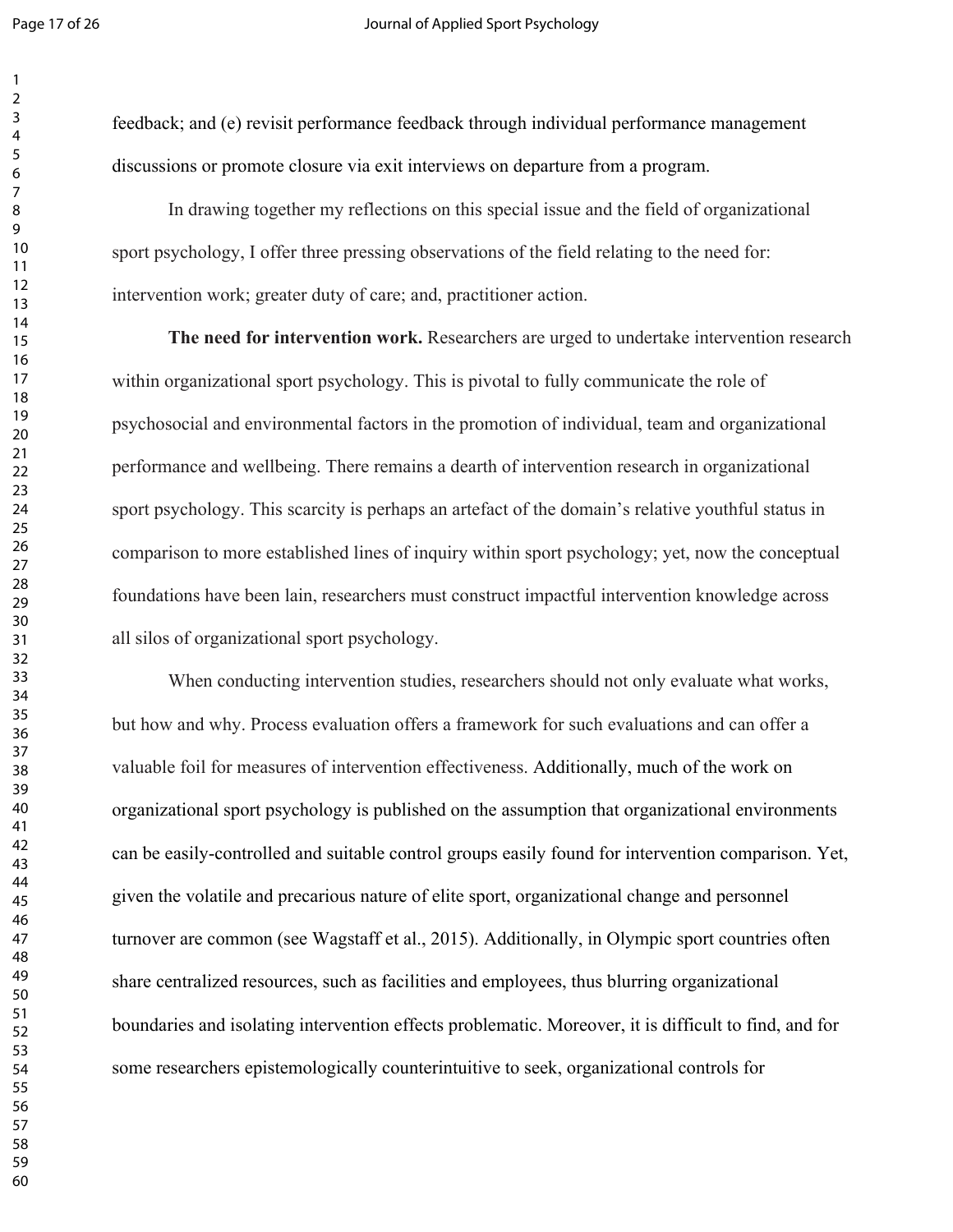interventions. Therefore, given these challenges, researchers might find it more appropriate to use comparison or reference groups rather than control groups for organizational interventions in sport.

**The need for greater duty of care.** Sport organizations, professional societies and regulatory bodies, and education and training providers are currently failing in their duty of care to individuals in sport. Sport organizations must be both supported and expected to engage in appropriate and fair employment practices, and to monitor and manage the cultural and climatic health of their environments. Until only recently there has remained a tendency to overlook the climatic and cultural factors associated with the optimal development of athletes (see, for a recent review of organizational culture, Wagstaff & Burton-Wylie, 2018). Yet, sport organizations must also be guided to likely relationships between organizational culture and climate and burnout, turnover, identity, commitment, engagement, wellbeing and performance. To optimize this guidance, both researchers and practitioners must do more; yet, the body of work presented in this special issue will provide a key resource.

It is unfortunate that despite repeated observations that mental skills training to enhance athletes' performance is unlikely to be sufficient in addressing the expanding needs of those operating in contemporary elite sport (see Fletcher & Wagstaff, 2009), the education and training of sport psychologists continues to be dominated by the psychological skills. As the guardians of practitioner qualification pathways and legal registration for practitioners, PSRBs must promote the importance of organizational sport psychology within service provision guidelines, competency frameworks, and standards of proficiency. There are some examples where organizational factors are represented within curricula guidelines and qualifications (e.g., British Psychological Society; British Association of Sport and Exercise Sciences; Association for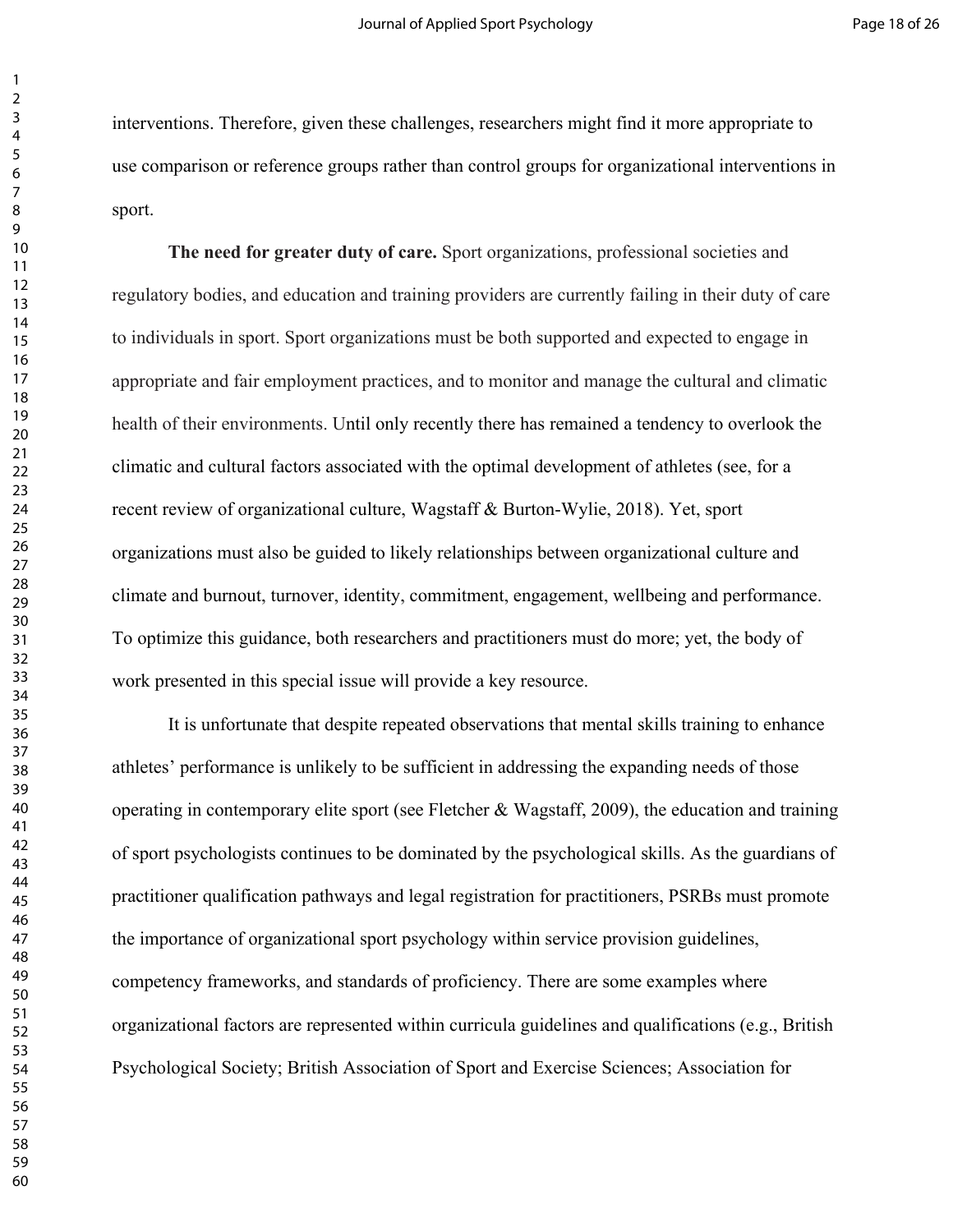#### Page 19 of 26 **Journal of Applied Sport Psychology**

Applied Sport Psychology), but organizational service delivery competence is not yet a core component of sport psychology training and qualification. These needs must also be communicated to education and training providers, where they exist outside of professional bodies (e.g., universities). The current preparation of sport science and medicine practitioners for the professional realities of elite sport is woefully inadequate. Indeed, neophyte practitioner reflections highlight inadequate preparation for the requirements of elite sport environments. For example, Larsen (2017) recently reflected that the practical challenges associated with attempting to integrate oneself successfully into an elite sport organization was like "bringing a knife to a gunfight" (p. 7). Both sport organizations and PSRBs must work together to support and protect those they have a duty of care toward and sport psychologists are both a focus for this need, but also a key social agent for change.

**The need for practitioner action.** I will finish with some thoughts on practitioners as agents for change toward better integration of organizational service provision. Recently, Sly et al. (in press) reflected on the professional development and ever-expanding roles and responsibilities of the applied sport psychology practitioner. Sly et al. observed that sport psychologists are increasingly regarded as not only a facilitator of performance enhancement and custodian of performer well-being, but an architect of cultural excellence. With growing requests for practitioners to advise on elite sport climates (Fletcher & Wagstaff, 2009), as well as other diverse performance domains (e.g., military, performing arts, high risk occupations; Portenga, Aoyagi, & Cohen, 2017), the creation and sustainment of a high performance culture has now come to be regarded as a key function of sport psychology practice (Henriksen, 2015). As such, I urge sport psychology practitioners to prioritize the development of cultural and socio-political skills and knowledge of organizational psychology practices. The scope of these practices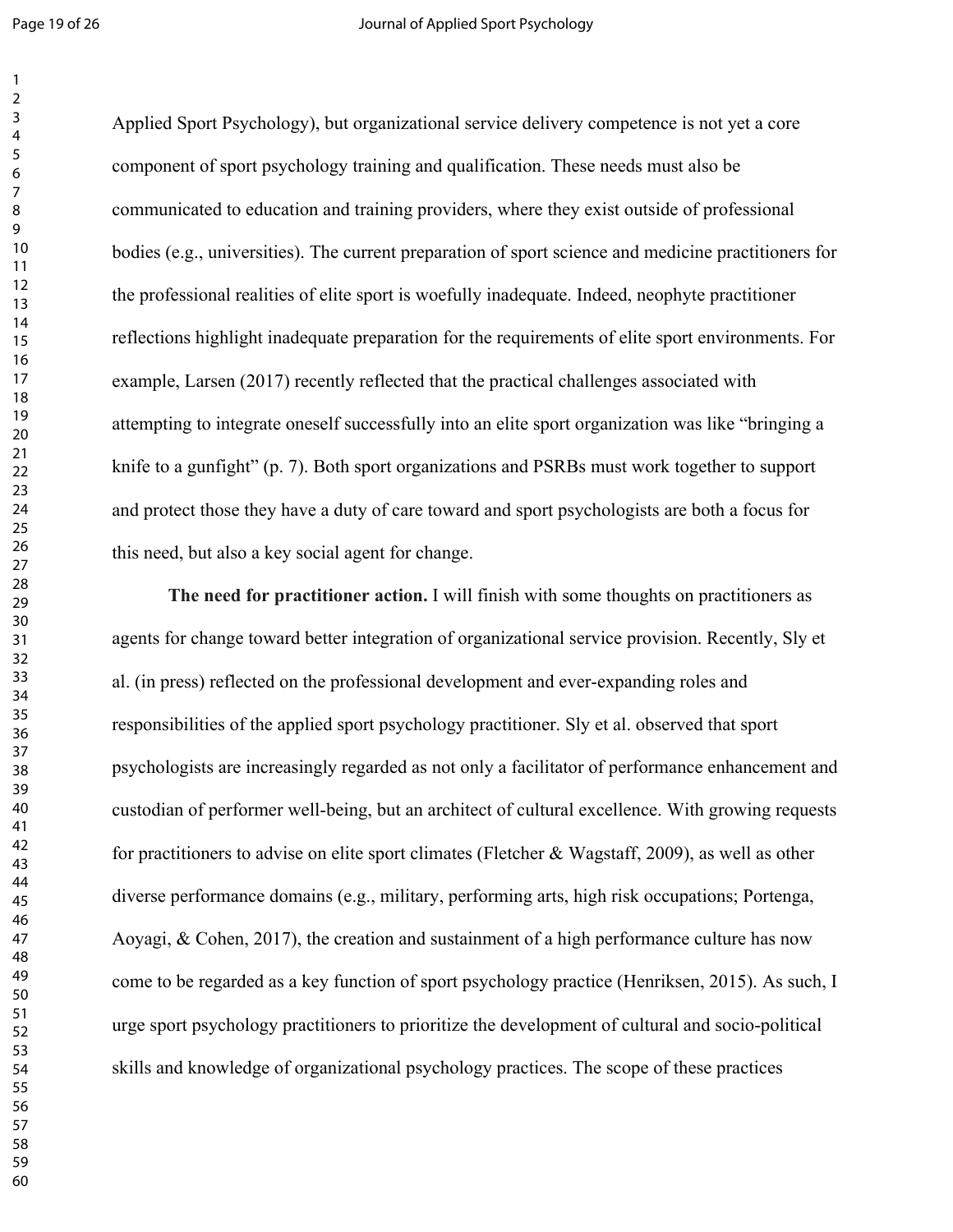requires practitioners to adopt a more flexible and free ranging role, whereby micro-level psychological skills and counselling provision might be complemented by engagement in macrolevel performance, organizational and management practices (Collins & Cruickshank, 2015). This macro-level service provision also necessitates active engagement in a multitude of working alliances with various social agent groups (e.g., performance directors, coaches, administrators and support staff), who operate across various levels of the organization (McDougall, Nesti, & Richardson, 2015). Eubank, Nesti and Cruickshank (2014) suggested satisfactory fulfilment of this wider social provision requires the adoption of roles similar to those of human resources managers and occupational psychologists, in an effort to improve communication, reduce conflict and promote a culturally congruent view of performance excellence. Consequently, practitioners might also seek to quickly establish a cultural appreciation of the complex social hierarchies, micro-political structures and cultural dynamics that exist within various levels of elite sport environments (cf. McCalla & Fitzpatrick, 2016; McDougall et al., 2015; Mellalieu, 2016; Nesti, 2016). Nevertheless, when operating within such environments, practitioners must remain cognizant of the barriers they may face when attempting to integrate themselves within an organization. For example, Nesti (2016) recalled the "often-experienced skepticism" surrounding psychology within sport. Elsewhere, Gardner (2016) noted the possibility of organizational resistance, should the sport psychologist fail to effectively establish their roles and responsibilities within an organization. As such, practitioners must do due diligence in the development of organizational service delivery skills and when attempting to gain trust and develop credibility, they must acknowledge, assimilate and ultimately seek to influence the dynamic organizational cultures that exist in sport (Mellalieu, 2017; Nesti, 2016). Indeed, issues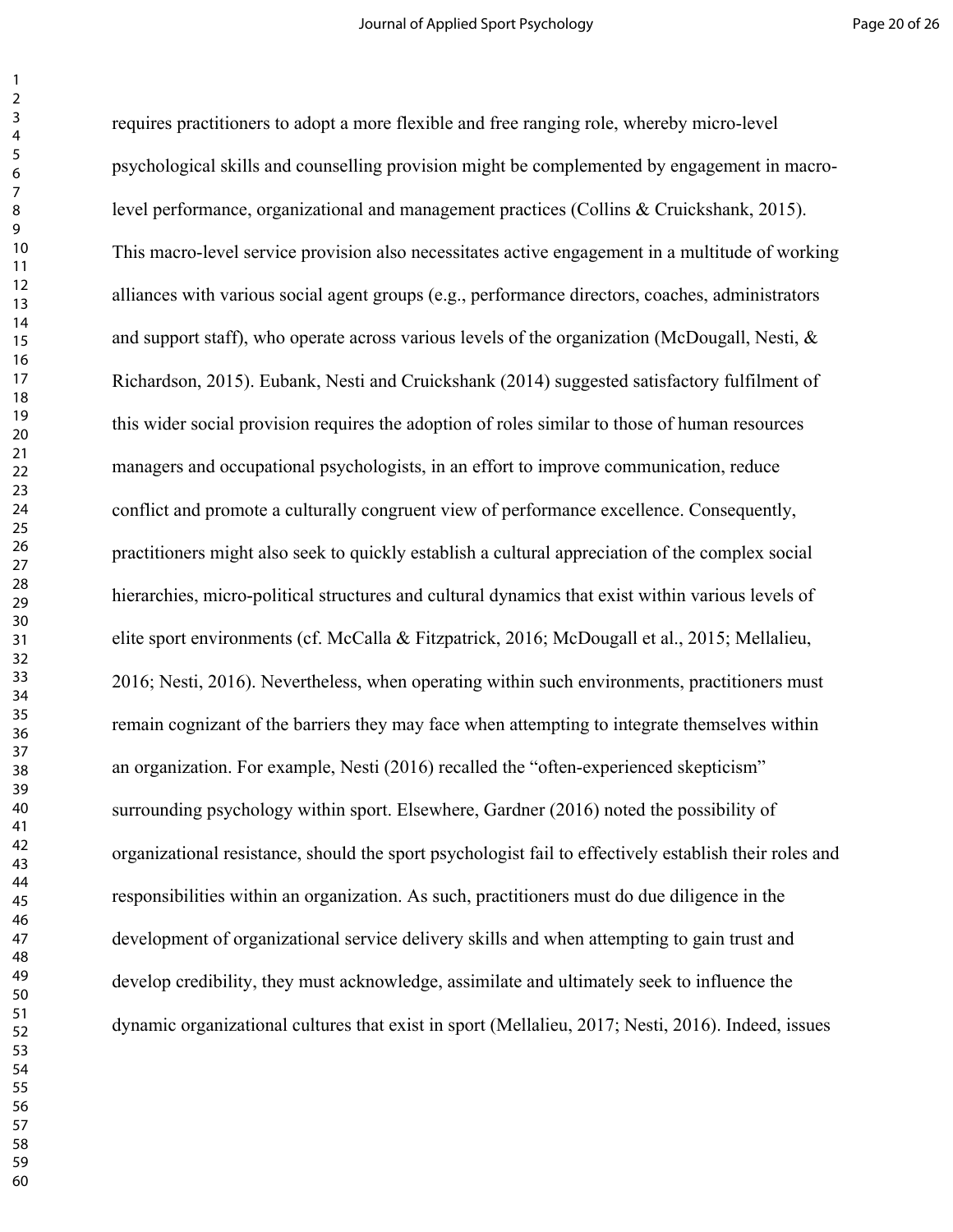### Page 21 of 26 **Journal of Applied Sport Psychology**

relating to congruence and assimilation with established cultural norms and expectations present a key consideration for sport psychologists offering organizational service delivery.

Drawing on previous empirical perspectives, Schinke and Hackfort (2016) recommended that practitioners align themselves with the culture they are trying to influence or risk extinction. Yet, in an environment often dictated by a ruthless pursuit of excellence (cf. McDougall et al., 2015), such alignment can prove professionally and ethically problematic. Consequently, practitioners must at times resist cultural assimilation, despite the risk of team alienation and possible employment termination (Gilmore et al., 2018; McDougall et al., 2015). In sum, while practitioners should be part of the culture, they must also be apart from it, ensuring that one's support remains congruent with one's personal beliefs, values and wider professional philosophy. Moreover, although engagement in broader organizational operations now reflects a key practice function, practitioners must also ensure the pursuit of cultural and performance excellence is not achieved at the expense of professional ethics and individual wellbeing.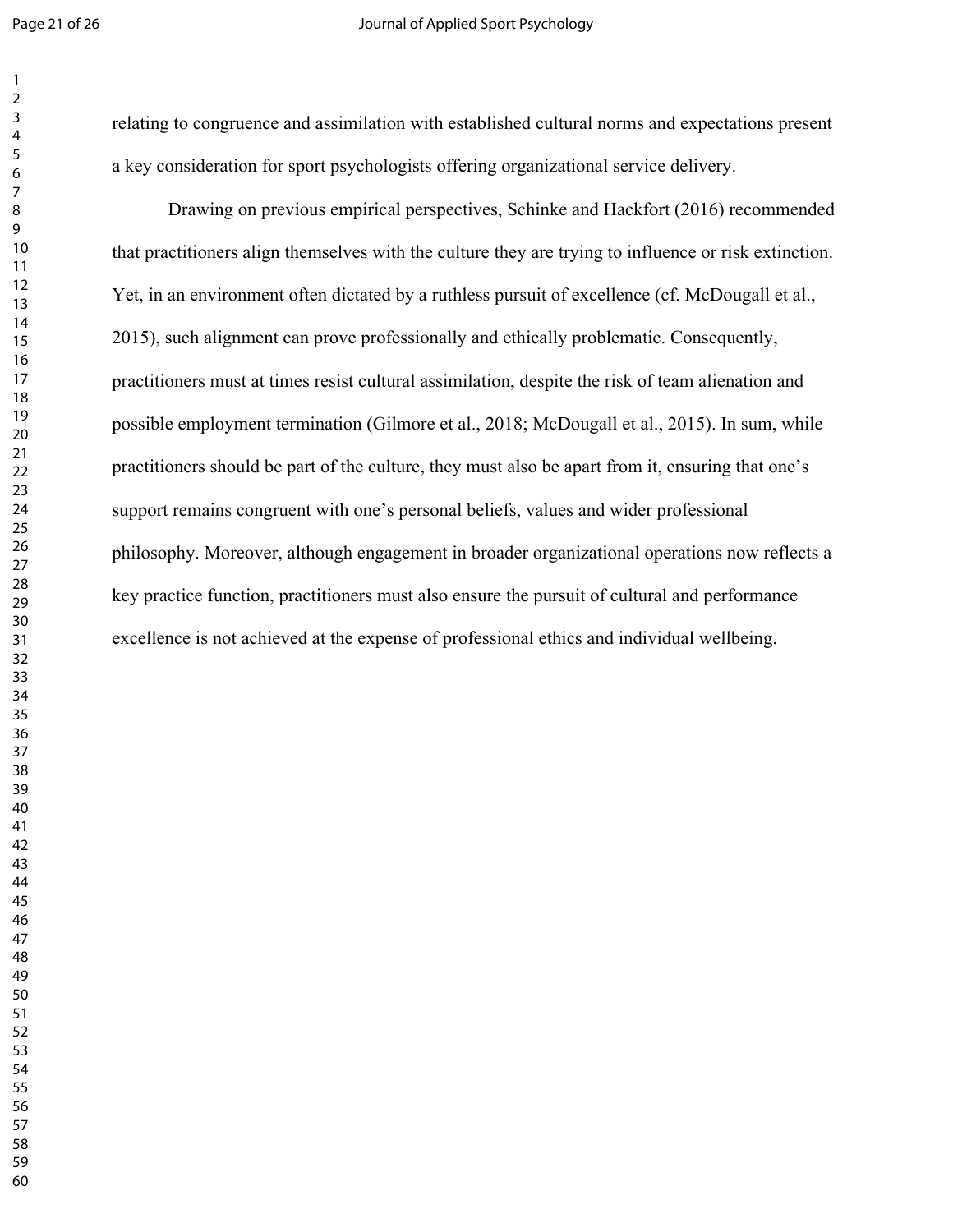#### References

- Arnold, R., Wagstaff, C. R. D., Steadman, L., & Pratt, Y. (2017). The organisational stressors encountered by athletes with a disability. *Journal of Sports Sciences, 35*(12), 1187–1196.
- Cruickshank, A., & Collins, D. (2015). Illuminating and applying "the dark side": Insights from elite team leaders. *Journal of Applied Sport Psychology*, *27*, 249-267.
- Didymus, F. F., & Fletcher, D. (2017). Effects of a cognitive-behavioral intervention on field hockey players' appraisals of organizational stressors. *Psychology of Sport and Exercise*, *30*, 173-185.
- Eubank, M., Nesti, M., & Cruickshank, A. (2014). Understanding high performance sport environments: Impact for the professional training and supervision of ASPs. *Sportand Exercise Psychology Review*, *10*, 30-36.
- Fletcher, D., Hanton, S., & Mellalieu, S. D. (2006). An organizational stress review: Conceptual and theoretical issues in competitive sport. In S. Hanton  $\& S$ . D. Mellalieu (Eds.), *Literature reviews in sport psychology* (pp. 321–373). Hauppauge, NY: Nova Science.
- Fletcher, D., & Wagstaff, C. R. D. (2009). Organizational psychology in elite sport: Its emergence, application and future. *Psychology of Sport and Exercise*, *10*(4), 427-434.
- Gardner, F. L. (2016). Overcoming resistance from clients and stakeholders. In R. J. Schinke & D. Hackfort (Eds.), *Psychology in professional sports and the performing arts: Challenges and strategies* (pp. 38-50). London: Routledge.

Gilmore, S., Wagstaff, C. R. D., & Smith, J. (2018). Sports psychology in the English Premier League: 'It feels precarious and is precarious'. *Work, Employment and Society, 32*(2), 426–435.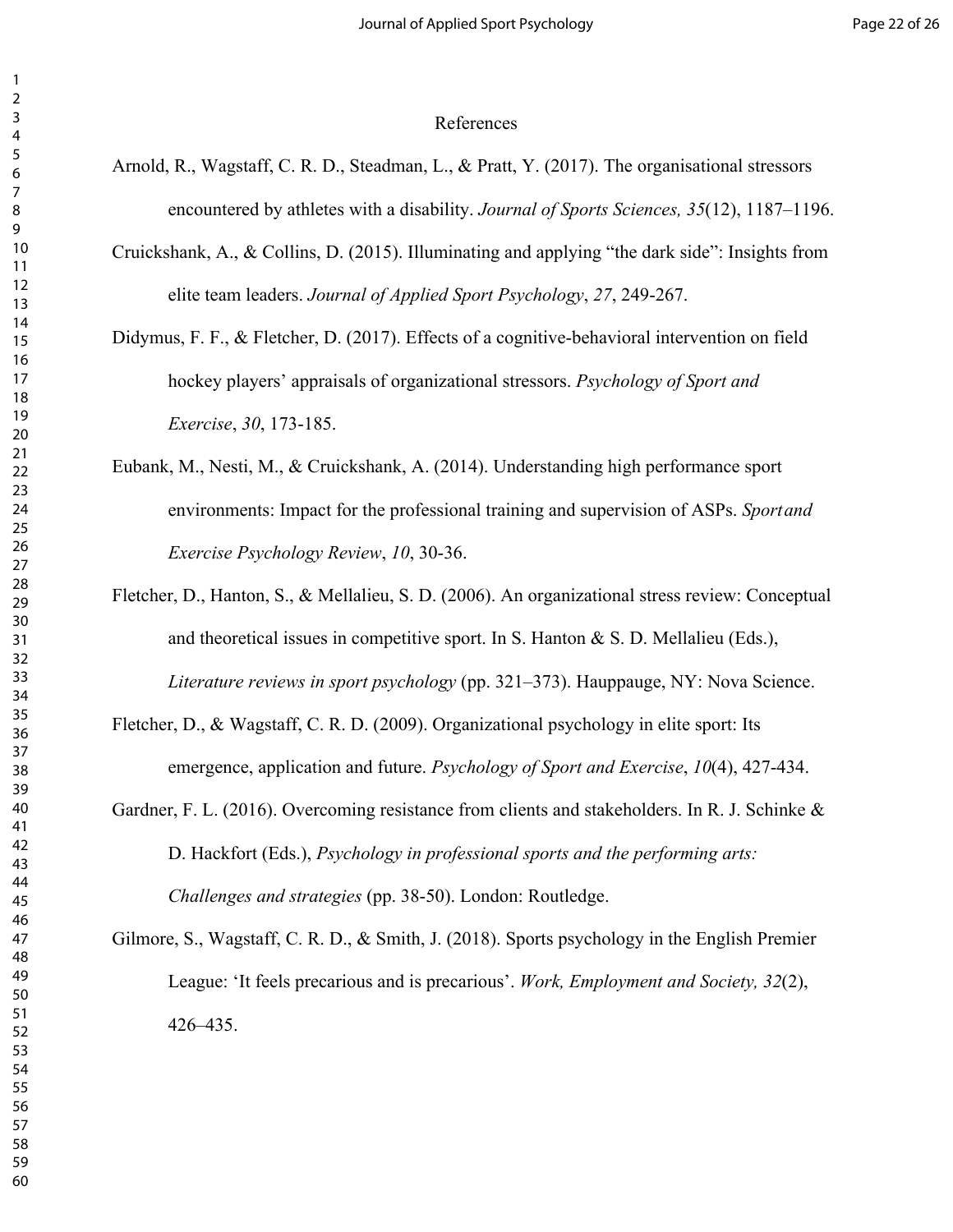- Hanton, S., Fletcher, D., & Coughlan, G. (2005). Stress in elite sport performers: A comparative study of competitive and organizational stressors. *Journal of Sports Sciences*, *23*(10), 1129-1141.
	- Hanton, S., Wagstaff, C. R. D., & Fletcher, D. (2012). Cognitive appraisals of stressors encountered in sport organizations. *International Journal of Sport and Exercise Psychology*, *10*(4), 276-289.
	- Haslam, S. A., Eggins, R. A., & Reynolds, K. J. (2003). The ASPIRe model: Actualizing social and personal identity resources to enhance organizational outcomes. *Journal of Occupational and Organizational Psychology, 76*, 83–113.
	- Henriksen, K. (2015). Sport psychology at the Olympics: The case of a Danish sailing crew in a head wind. *International Journal of Sport and Exercise Psychology*, *13*, 43-55.
	- Hings, R. F., Wagstaff, C. R. D., Anderson, V., Gilmore, S., & Thelwell, R. C. (2018a). Professional challenges in elite sports medicine and science: Composite vignettes of practitioner emotional labor. *Psychology of Sport & Exercise, 35*, 66–73.
	- Hings, R. F., Wagstaff, C. R. D., Thelwell, R. C., Gilmore, S., & Anderson, V. (2018b). Emotional labor and professional practice in sports medicine and science. *Scandinavian Journal of Medicine & Science in Sports*, *28*(2), 704-716.
	- Hings, R. F., Wagstaff, C. R. D., Thelwell, R. C., Anderson, V., & Gilmore, S. (in press). Emotional labor and professional formation in sport and exercise psychology. *Journal of Applied Sport Psychology.*
	- Hodge, K., Henry, G., & Smith, W. (2014). A case study of excellence in elite sport: Motivational climate in a world champion team. *The Sport Psychologist*, *28*(1), 60-74.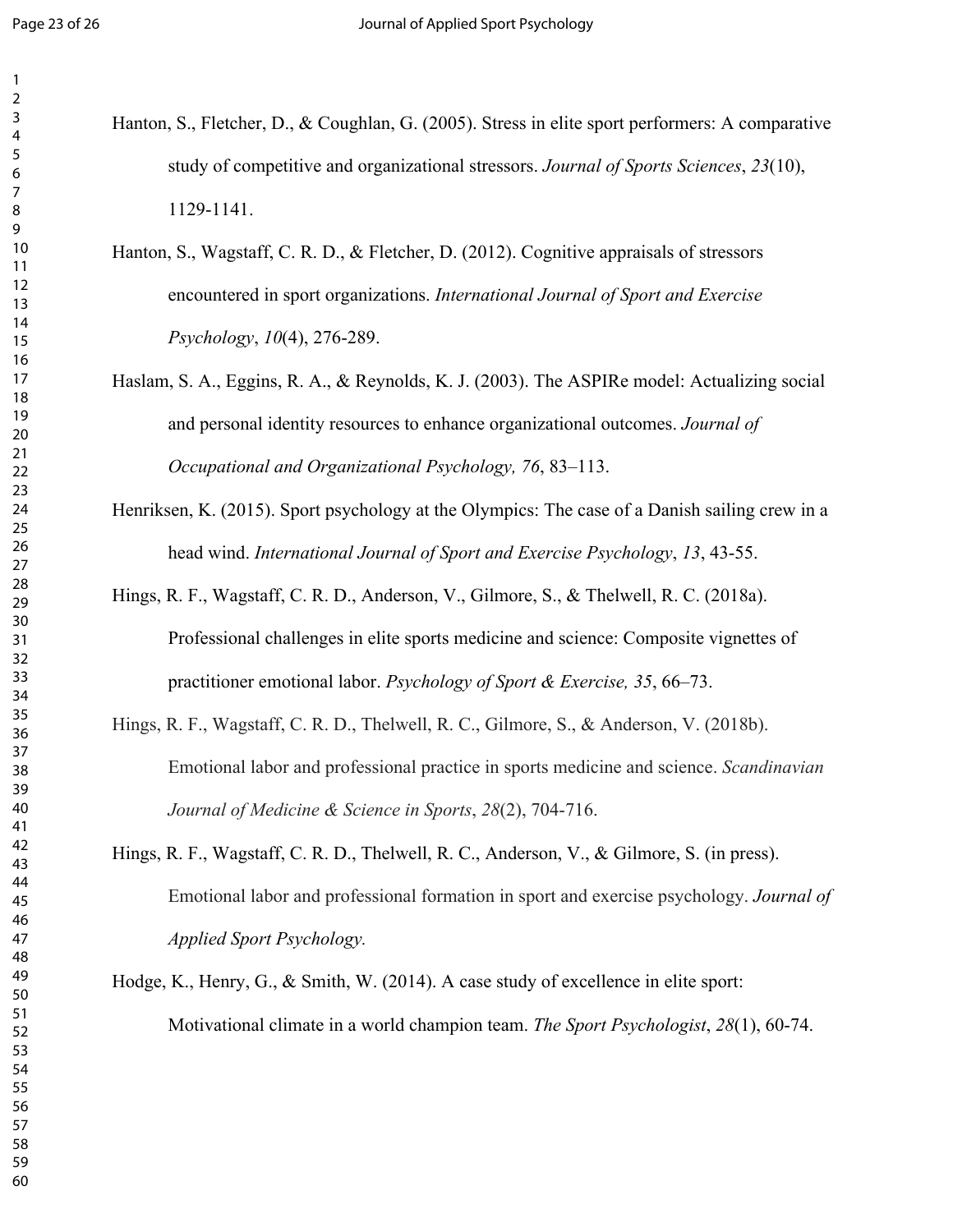- Larner, R. J., Wagstaff, C. R. D., Thelwell, R. C., & Corbett, J. (2017). A multistudy examination of organizational stressors, emotional labor, burnout, and turnover in sport organizations. *Scandinavian Journal of Medicine & Science in Sports, 27*(12), 2103- 2115.
	- Larsen, C. H. (2017). Bringing a knife to a gunfight: A coherent consulting philosophy might not be enough to be effective in professional soccer. *Journal of Sport Psychology in Action*, , 1-10.
	- Larsen, C. H., Alfermann, D., Henriksen, K., & Christensen, M. K. (2013). Successful talent development in soccer: The characteristics of the environment. *Sport, Exercise, and Performance Psychology*, *2*(3), 190-206.
	- Martin, L. J., Evans, M. B., & Spink, K. S. (2016). Coach perspectives of "groups within the group": An analysis of subgroups and cliques in sport. *Sport, Exercise, and Performance Psychology*, *5*(1), 52–66.
	- Martin, L. J., Eys, M. A., & Spink, K. S. (2017). The social environment in sport organizations. In C. R. D. Wagstaff (Ed.), *The organizational psychology of sport: Key issues and practical applications* (pp. 217–234). Abington: Routledge.
- McCalla, T., & Fitzpatrick, S. (2016). Integrating sport psychology within a high- performance team: Potential stakeholders, micropolitics, and culture. *Journal of Sport Psychology in Action*, *7*, 33-42.
- McDougall. M., Nesti. M., Richardson. D., & Littlewood. M. (2017). Emphasising the culture in culture change: Examining current perspectives of culture and offering some alternative ones. *Sport and Exercise Psychology Review, 13*(1), 47-59.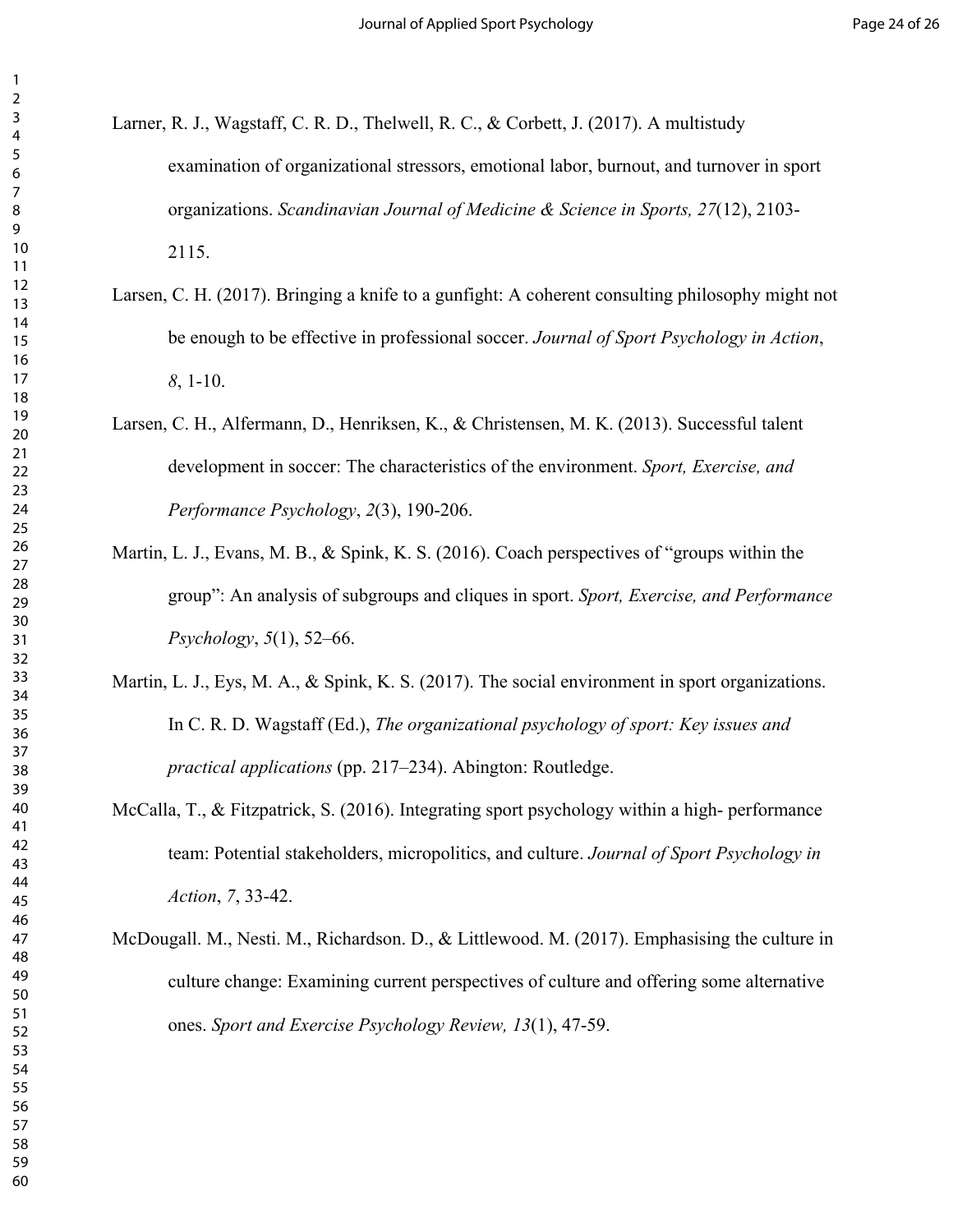| Mellalieu, S. D. (2016). Working within professional rugby union. In R. J. Schinke & D.       |
|-----------------------------------------------------------------------------------------------|
| Hackfort (Eds.), <i>Psychology in professional sports and the performing arts: Challenges</i> |
| <i>and strategies</i> (pp. 205-216). London: Routledge.                                       |

- Mellalieu, S. D. (2017). Sport psychology consulting in professional rugby union in the United Kingdom. *Journal of Sport Psychology in Action*, *8*, 1-12.
- Nesti, M. S. (2016). Working in professional football. In R. J. Schinke & D. Hackfort (Eds.), *Psychology in professional sports and the performing arts: Challenges and strategies* (pp. 192-204). London: Routledge.
- Nielsen, K., Taris, T. W., & Cox, T. (2010). The future of organizational interventions: Addressing the challenges of today's organizations. *Work & Stress*, *24*(3), 219-233.
- O'Brien, A. T., Haslam, S. A., Jetten, J., Humphrey, L., O'Sullivan, L., Postmes, T., … Reynolds, K. J. (2004). Cynicism and disengagement among devalued employee groups: The need to ASPIRe. *Career Development International, 9*, 28–44.
- Portenga, S. T., Aoyagi, M. W., & Cohen, A. B. (2017). Helping to build a profession: A working definition of sport and performance psychology. *Journal of Sport Psychology in Action*, *8*, 47-59.
- Reynolds, K. J., Subasic, E., Lee, E., & Tindall, K. (2014). Does education really transform us? The impact of school-based social processes on the person. In K. J. Reynolds & N. R. Branscombe (Eds.), *The psychology of change: Life contexts, experiences, and identities*  (pp. 170-186). Hove, UK: Psychology Press.
- Rumbold, J. L., Fletcher, D., & Daniels, K. (2012). A systematic review of stress management interventions with sport performers. *Sport, Exercise, and Performance Psychology*, *1*(3), 173-193.